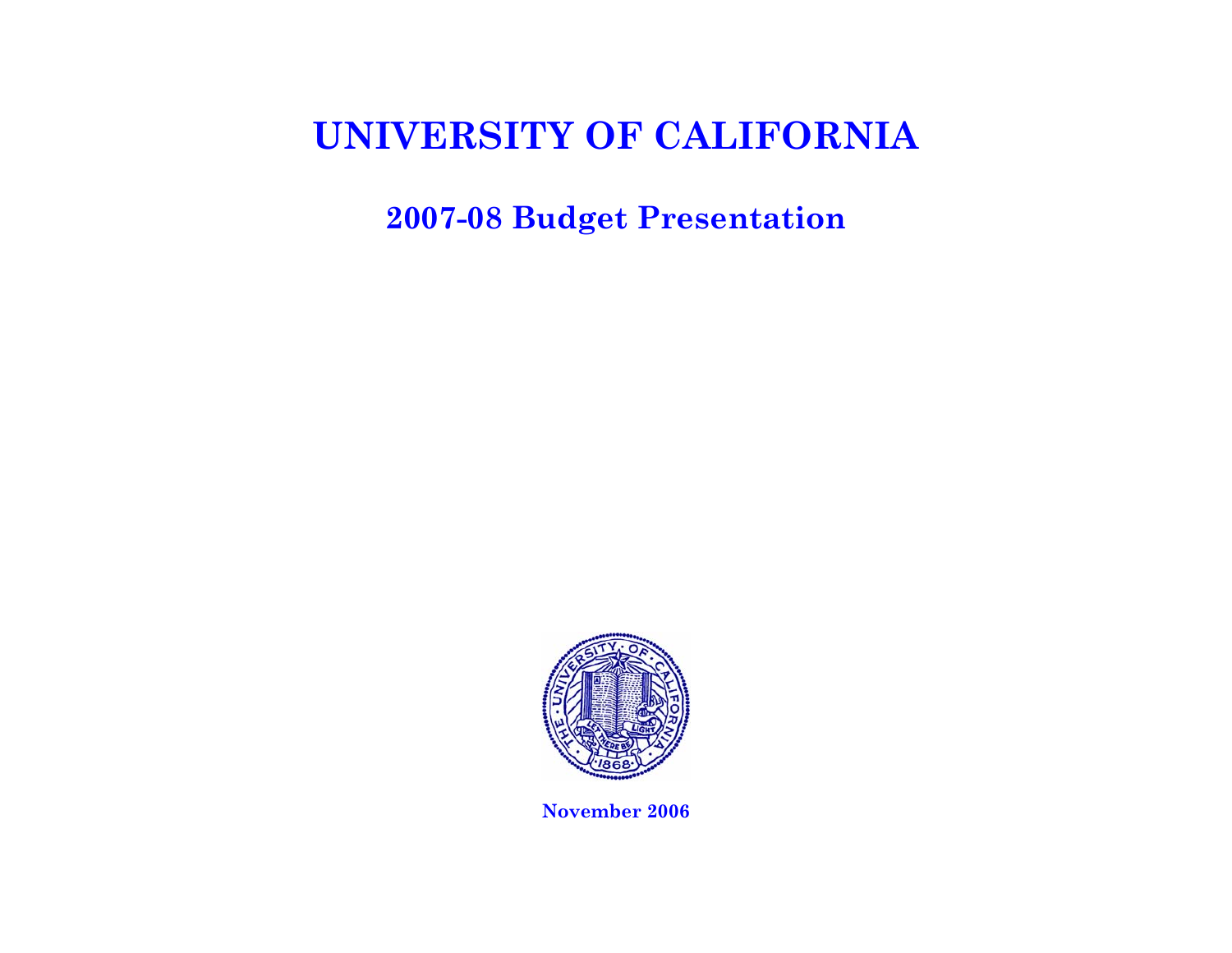#### **2007-08 BUDGET FOR CURRENT OPERATIONS AND EXTRAMURALLY FUNDED OPERATIONS**

#### **E X P E N D I T U R E S I N C O M E**

|                                                    |               | 2006-07       |    | 2007-08    |               | Change       |         |                                                      |               | 2006-07              |               | 2007-08        |      | Change         |         |
|----------------------------------------------------|---------------|---------------|----|------------|---------------|--------------|---------|------------------------------------------------------|---------------|----------------------|---------------|----------------|------|----------------|---------|
|                                                    |               | <b>Budget</b> |    | Proposed   |               | Amount       | $\%$    |                                                      |               | <b>Budget</b>        |               | Proposed       |      | Amount         | $\%$    |
| <b>BUDGET FOR CURRENT OPERATIONS</b>               |               | $(\$000s)$    |    | $(\$000s)$ |               | $(\$000s)$   |         | BUDGET FOR CURRENT OPERATIONS                        |               | $(\$000s)$           |               | $(\$000s)$     |      | $(\$000s)$     |         |
| Instruction:                                       |               |               |    |            |               |              |         | General Fund                                         |               |                      |               |                |      |                |         |
| <b>General Campus</b>                              | \$            | 2,240,714 \$  |    | 2,325,026  | - \$          | 84,312       | 3.8%    | State of California                                  | $\mathbf{\$}$ | 3,076,681            | -8            | 3,324,584      | - \$ | 247,903        | 8.1%    |
| <b>Health Sciences</b>                             |               | 840,675       |    | 859,495    |               | 18,820       | 2.2%    | State of California / Possible Std Fee Incr          |               | $\ddot{\phantom{a}}$ |               | 71,000         |      | 71,000         | $\sim$  |
| <b>Summer Session</b>                              |               | 12,905        |    | 12,905     |               | $\mathbf{0}$ | 0.0%    | <b>UC</b> Sources                                    |               | 560,594              |               | 576,777        |      | 16,183         | 2.9%    |
| <b>University Extension</b>                        |               | 198,109       |    | 202,071    |               | 3,962        | 2.0%    |                                                      |               |                      |               |                |      |                |         |
| Research                                           |               | 583,721       |    | 612,988    |               | 29,267       | 5.0%    | <b>Total General Funds</b>                           | \$            | 3,637,275            | \$.           | 3,972,361      | \$   | 335,086        | 9.2%    |
| <b>Public Service</b>                              |               | 210,024       |    | 213,524    |               | 3,500        | 1.7%    |                                                      |               |                      |               |                |      |                |         |
| Academic Support:                                  |               |               |    |            |               |              |         |                                                      |               |                      |               |                |      |                |         |
| Libraries                                          |               | 262,652       |    | 265,652    |               | 3,000        | 1.1%    | <b>Restricted Funds</b>                              |               |                      |               |                |      |                |         |
| Other                                              |               | 588.288       |    | 604,288    |               | 16,000       | 2.7%    | State of California                                  | $\mathbf{s}$  | 63,752               | $\mathbf{s}$  | 63,517 \$      |      | (235)          | $-0.4%$ |
| <b>Teaching Hospitals</b>                          |               | 3,921,010     |    | 4,114,466  |               | 193,456      | 4.9%    | U.S. Government Appropriations                       |               | 17,000               |               | 17,000         |      | $\overline{0}$ | 0.0%    |
| <b>Student Services</b>                            |               | 450,095       |    | 463,975    |               | 13,880       | 3.1%    | <b>Student Fees:</b>                                 |               |                      |               |                |      |                |         |
| <b>Institutional Support</b>                       |               | 601,648       |    | 614,648    |               | 13,000       | 2.2%    | Educational, Registration & Professional School Fees |               | 1,437,446            |               | 1,472,234      |      | 34,788         | 2.4%    |
| Operation and Maintenance of Plant                 |               | 529,946       |    | 544,146    |               | 14,200       | 2.7%    | Extension, Summer Session & Other Fees               |               | 417,889              |               | 430,126        |      | 12,237         | 2.9%    |
| <b>Student Financial Aid</b>                       |               | 540,880       |    | 552,359    |               | 11,479       | 2.1%    | <b>Teaching Hospitals</b>                            |               | 3,869,119            |               | 4,062,575      |      | 193,456        | 5.0%    |
| <b>Auxiliary Enterprises</b>                       |               | 777,694       |    | 817,694    |               | 40,000       | 5.1%    | <b>Auxiliary Enterprises</b>                         |               | 777,694              |               | 816,579        |      | 38,885         | 5.0%    |
| Provisions for Allocation                          |               | 73,667        |    | 69,850     |               | (3,817)      | $-5.2%$ | Endowments                                           |               | 188,648              |               | 201,853        |      | 13,205         | 7.0%    |
| University Opportunity Fund and Special Programs   |               | 198,082       |    | 204,545    |               | 6,463        | 3.3%    | Other                                                |               | 1,621,287            |               | 1,688,387      |      | 67,100         | 4.1%    |
| Program Maintenance: Fixed Costs, Economic Factors |               | $\sim$        |    | 247,000    |               | 247,000      | $\sim$  |                                                      |               |                      |               |                |      |                |         |
|                                                    |               |               |    |            |               |              |         | <b>Total Restricted Funds</b>                        |               | 8,392,835            | £.            | 8,752,271      | - \$ | 359,436        | 4.3%    |
| TOTAL BUDGET FOR CURRENT OPERATIONS                | $\mathbf{\$}$ | 12,030,110    | \$ | 12,724,632 | $\mathbf{s}$  | 694,522      | 5.8%    | TOTAL BUDGET FOR CURRENT OPERATIONS                  |               | \$12,030,110         | \$            | 12,724,632     | -8   | 694,522        | 5.8%    |
|                                                    |               |               |    |            |               |              |         | EXTRAMURALLY FUNDED OPERATIONS                       |               |                      |               |                |      |                |         |
|                                                    |               |               |    |            |               |              |         | State of California                                  | $\mathbf{\$}$ | 221,089              | - \$          | $225,511$ \$   |      | 4,422          | 2.0%    |
| EXTRAMURALLY FUNDED OPERATIONS                     |               |               |    |            |               |              |         | <b>U.S. Government</b>                               |               | 2,249,860            |               | 2,328,605      |      | 78,745         | 3.5%    |
| Sponsored Research                                 | $\mathbf{s}$  | 2.671.210     | -8 | 2,774,879  | $\mathbf{s}$  | 103.669      | 3.9%    | Private Gifts, Contracts & Grants                    |               | 1.089.110            |               | 1,143,610      |      | 54,500         | 5.0%    |
| <b>Other Activities</b>                            |               | 1,474,633     |    | 1,526,205  |               | 51,572       | 3.5%    | Other                                                |               | 585,784              |               | 603,358        |      | 17,574         | 3.0%    |
| TOTAL EXTRAMURALLY FUNDED OPERATIONS               | \$            | 4, 145, 843   | -8 | 4,301,084  | \$            | 155,241      | 3.7%    | TOTAL EXTRAMURALLY FUNDED OPERATIONS                 | \$            | 4,145,843            | <sup>\$</sup> | 4,301,084      | -8   | 155,241        | 3.7%    |
| <b>TOTAL OPERATIONS</b>                            | \$.           | 16,175,953    | \$ | 17,025,716 | \$            | 849,763      | 5.3%    | TOTAL OPERATIONS                                     | \$            | 16,175,953           | \$            | 17,025,716     | - \$ | 849,763        | 5.3%    |
| MAJOR DEPARTMENT OF ENERGY<br><b>LABORATORIES</b>  | \$            | 2,151,103     | \$ | 2,151,103  | $\mathbf{\$}$ | $\mathbf{0}$ | 0.0%    | MAJOR DEPARTMENT OF ENERGY<br><b>LABORATORIES</b>    | $\mathbf{\$}$ | 2,151,103            | \$            | $2,151,103$ \$ |      | $\mathbf{0}$   | 0.0%    |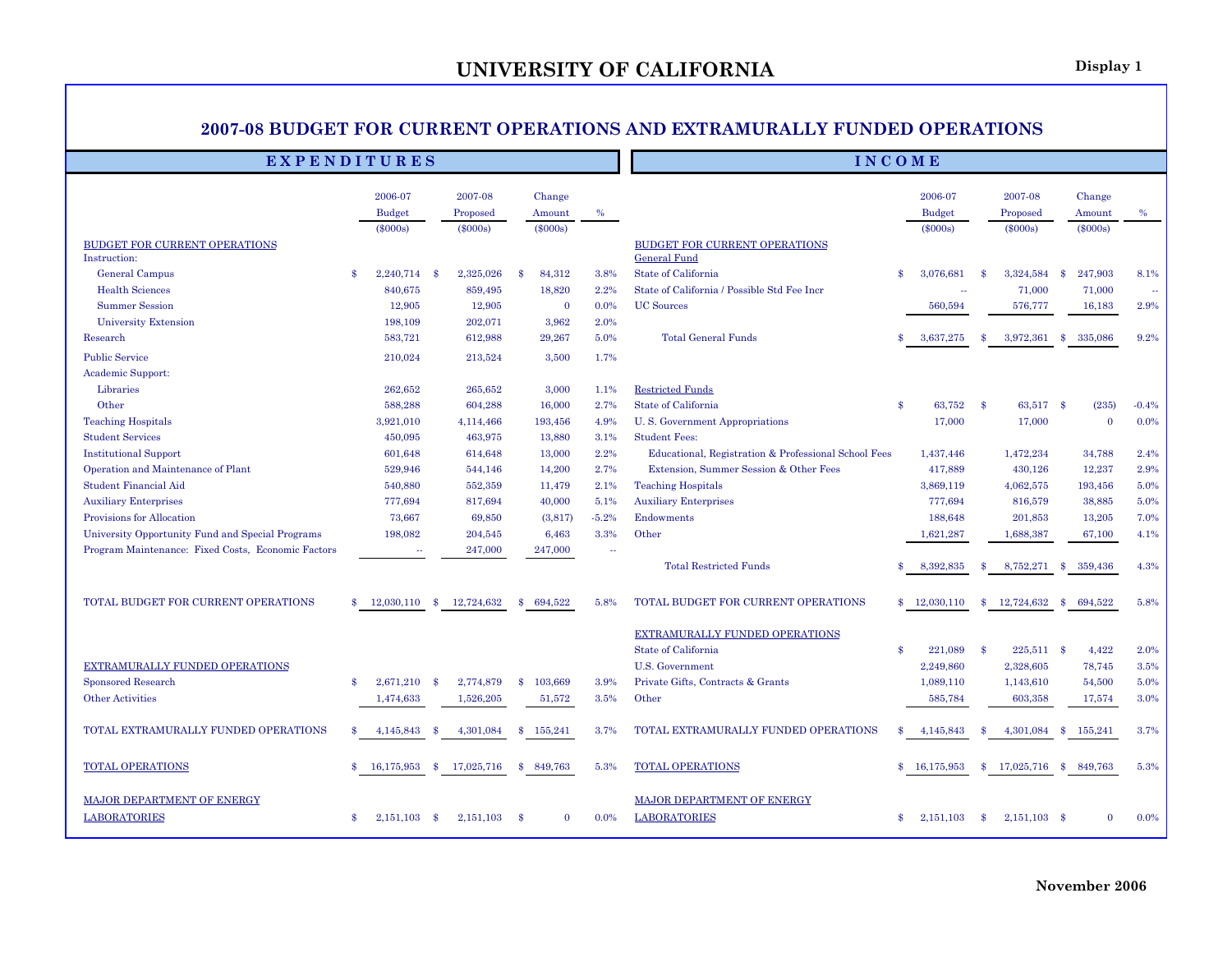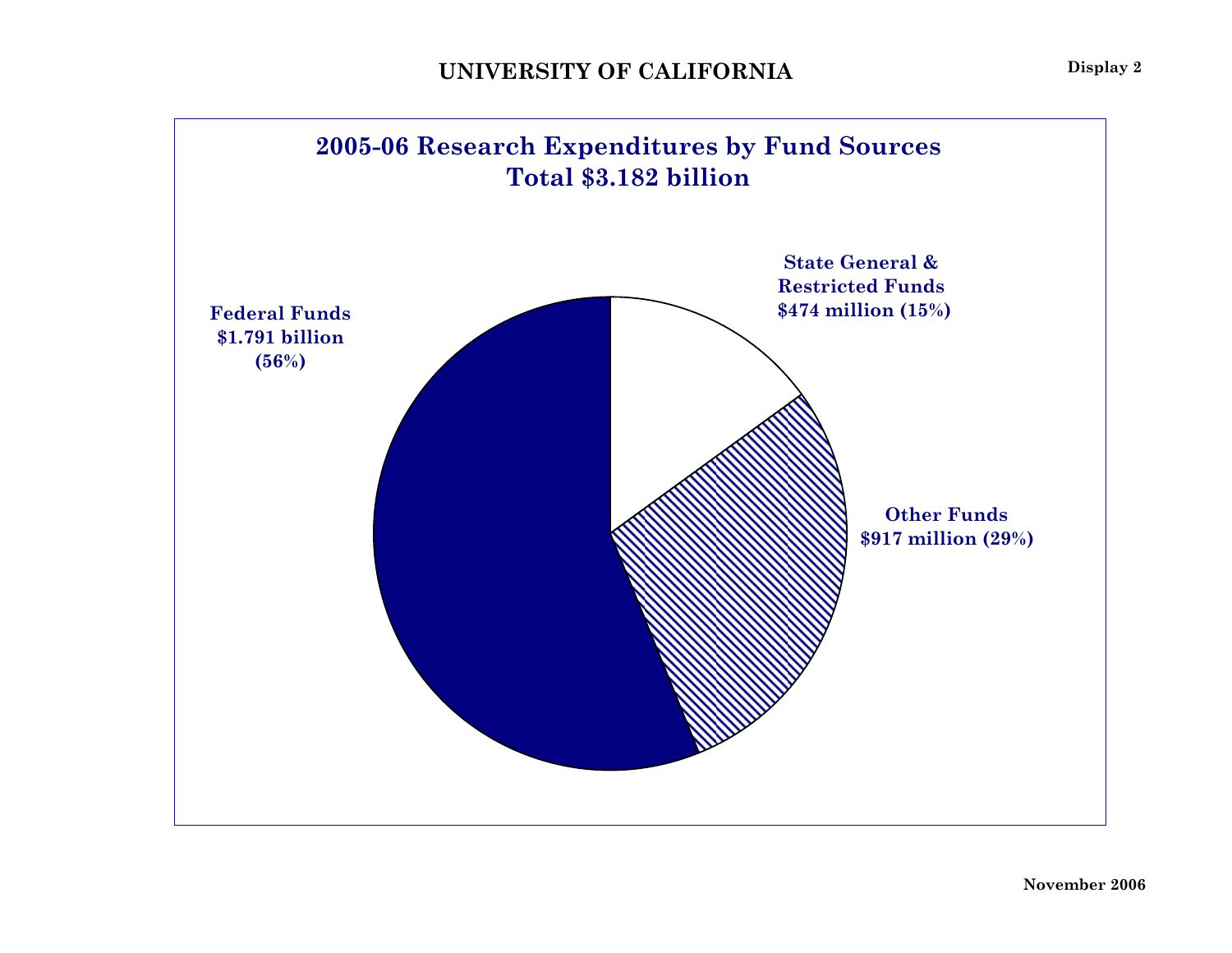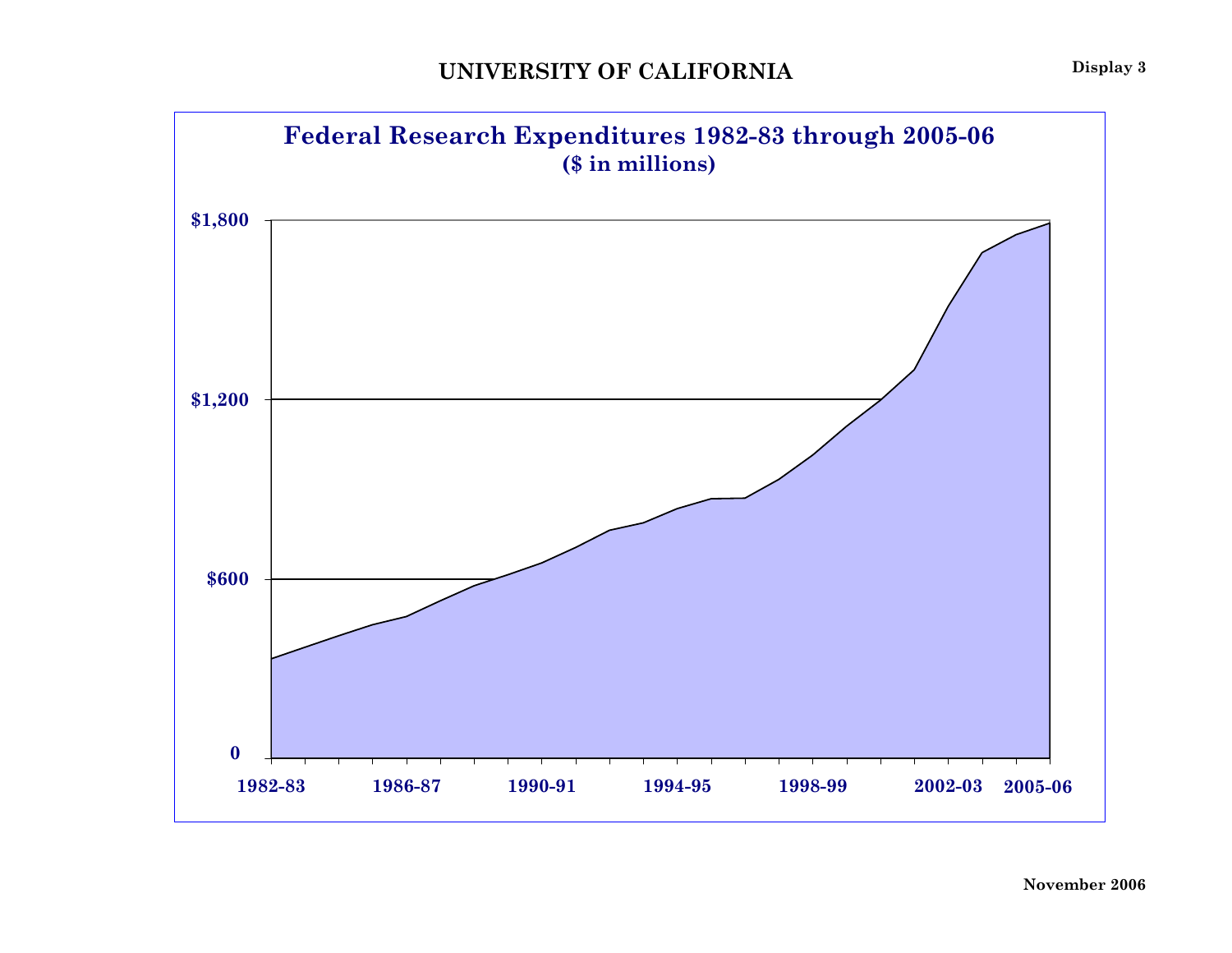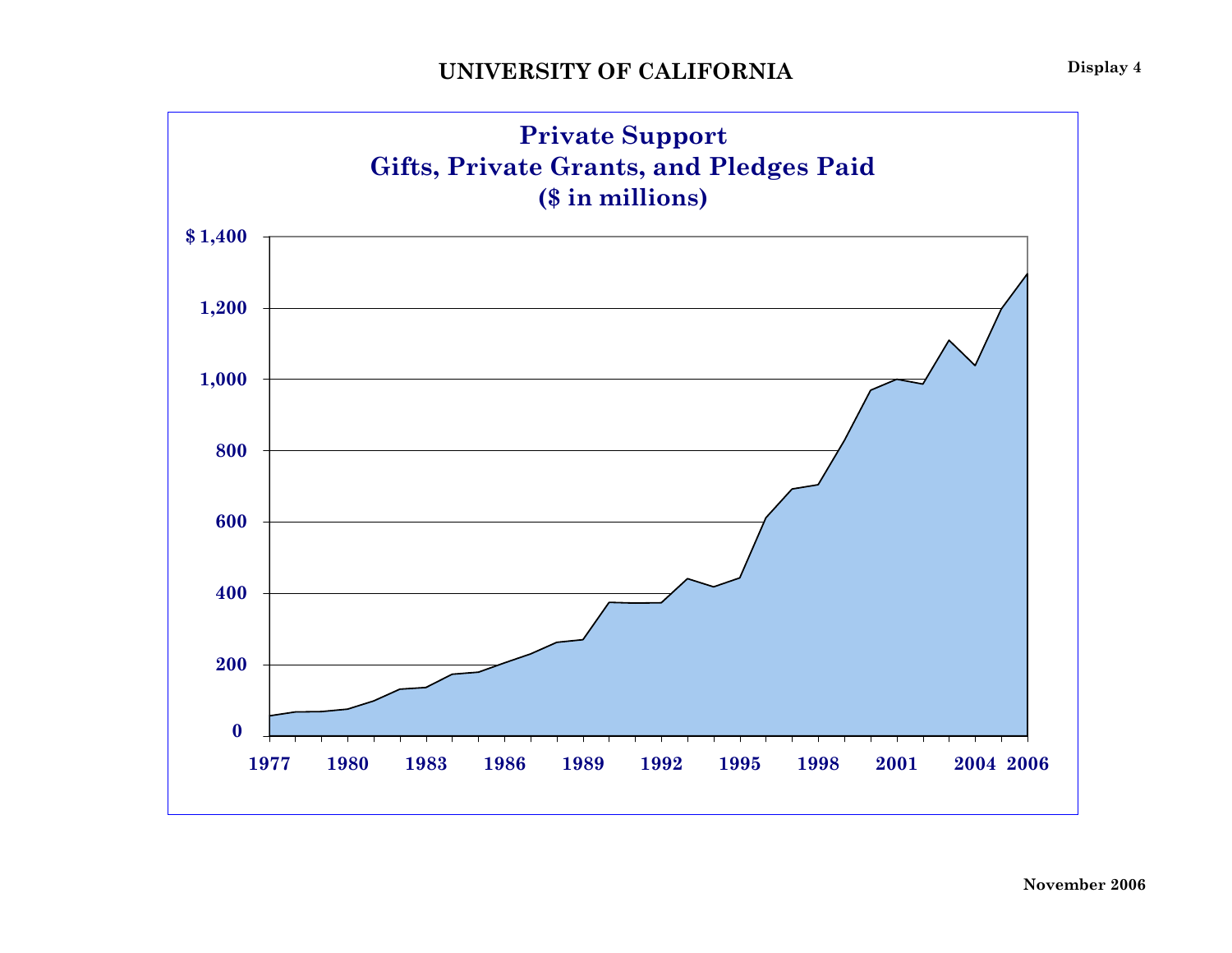

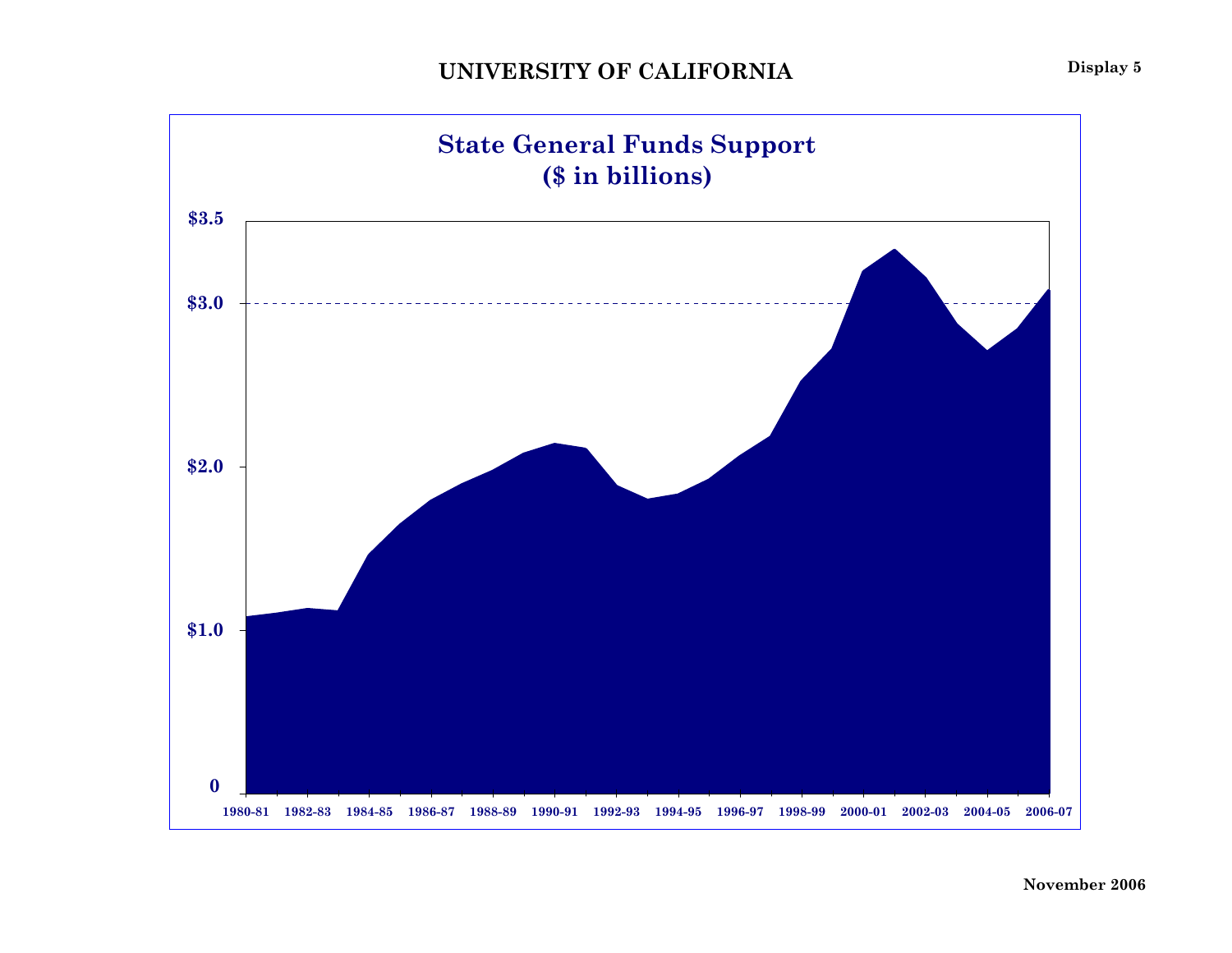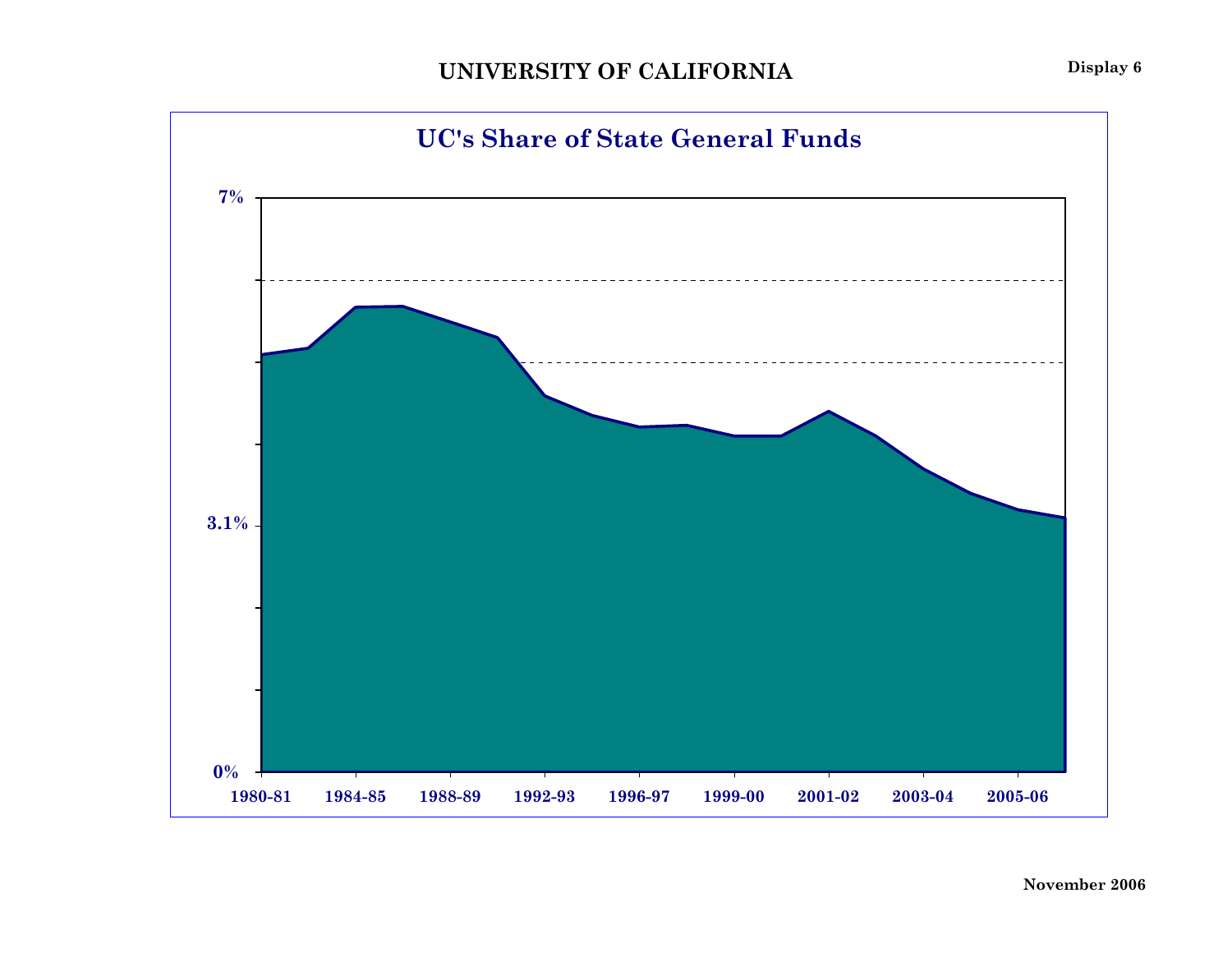| <b>Revenue Sources (\$ in millions)</b>          |         |               |         |               |         |               |         |               |  |  |  |  |  |
|--------------------------------------------------|---------|---------------|---------|---------------|---------|---------------|---------|---------------|--|--|--|--|--|
| <b>Revenues</b>                                  | 1975-76 | $\frac{0}{0}$ | 1985-86 | $\frac{0}{0}$ | 1995-96 | $\frac{0}{0}$ | 2005-06 | $\frac{0}{0}$ |  |  |  |  |  |
| <b>State General Fund</b>                        | 585     | 51%           | 1,642   | 50%           | 1,918   | 33%           | 2,839   | 26%           |  |  |  |  |  |
| <b>UC General Fund</b>                           | 41      | 4%            | 120     | $4\%$         | 249     | $4\%$         | 554     | 5%            |  |  |  |  |  |
| <b>Student Fees</b>                              | 64      | 6%            | 169     | 5%            | 583     | 10%           | 1,389   | 13%           |  |  |  |  |  |
| <b>Federal Funds</b>                             | 239     | 21%           | 485     | 15%           | 947     | 16%           | 2,226   | 20%           |  |  |  |  |  |
| <b>Private Funds</b>                             | 50      | 4%            | 199     | 6%            | 486     | 8%            | 1,062   | 10%           |  |  |  |  |  |
| Other (University Extension, State Grants, Local | 164     | 14%           | 678     | 21%           | 1,564   | 27%           | 2,920   | 27%           |  |  |  |  |  |
| Govt, Sales & Services, other UC funds)          |         |               |         |               |         |               |         |               |  |  |  |  |  |
| <b>Subtotal without Medical Centers,</b>         |         | 1,144 100%    | 3,293   | 100%          | 5,747   | 100%          | 10,990  | 100%          |  |  |  |  |  |
| <b>Auxilary Enterprises, DOE Labs</b>            |         |               |         |               |         |               |         |               |  |  |  |  |  |
| <b>Medical Centers</b>                           | 186     |               | 721     |               | 1,821   |               | 3,705   |               |  |  |  |  |  |
| <b>Auxiliary Enterprises</b>                     | 56      |               | 171     |               | 450     |               | 733     |               |  |  |  |  |  |
| <b>DOE</b> Labs                                  | 470     |               | 1,844   |               | 2,254   |               | 4,190   |               |  |  |  |  |  |
| <b>Total UC Revenues</b>                         | 1,856   |               | 6,029   |               | 10,272  |               | 19,618  |               |  |  |  |  |  |
|                                                  |         |               |         |               |         |               |         |               |  |  |  |  |  |

*Source: UC Budget Office*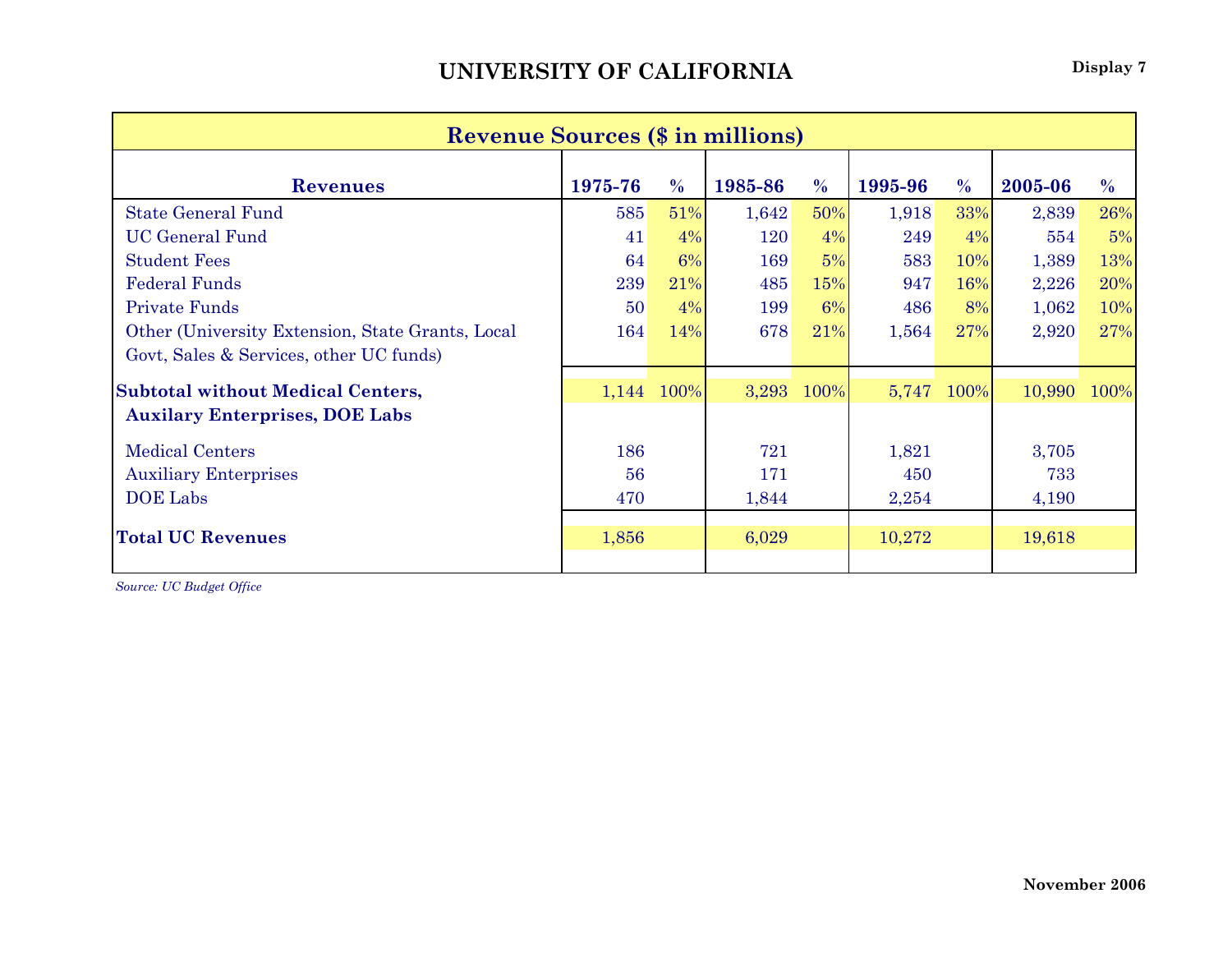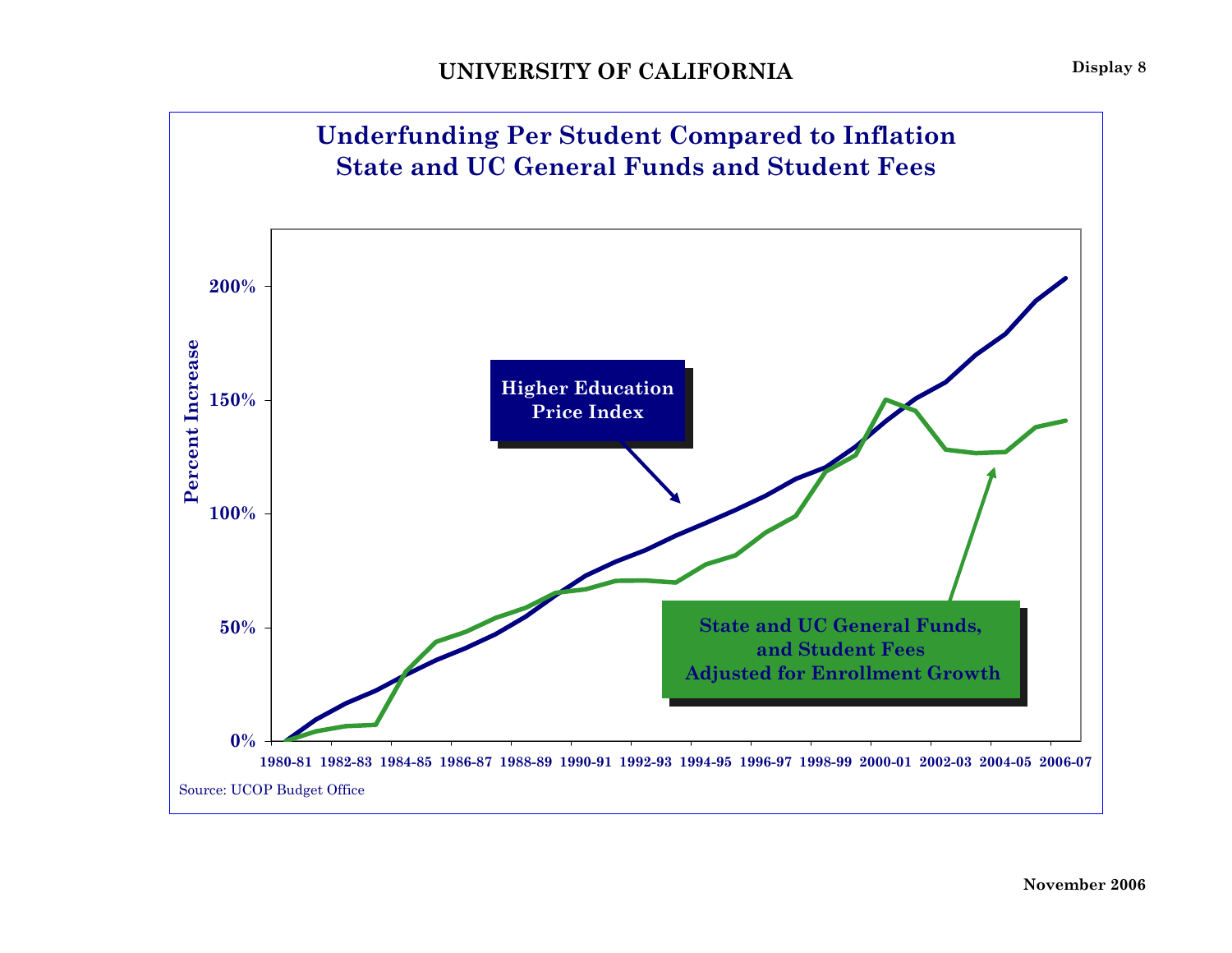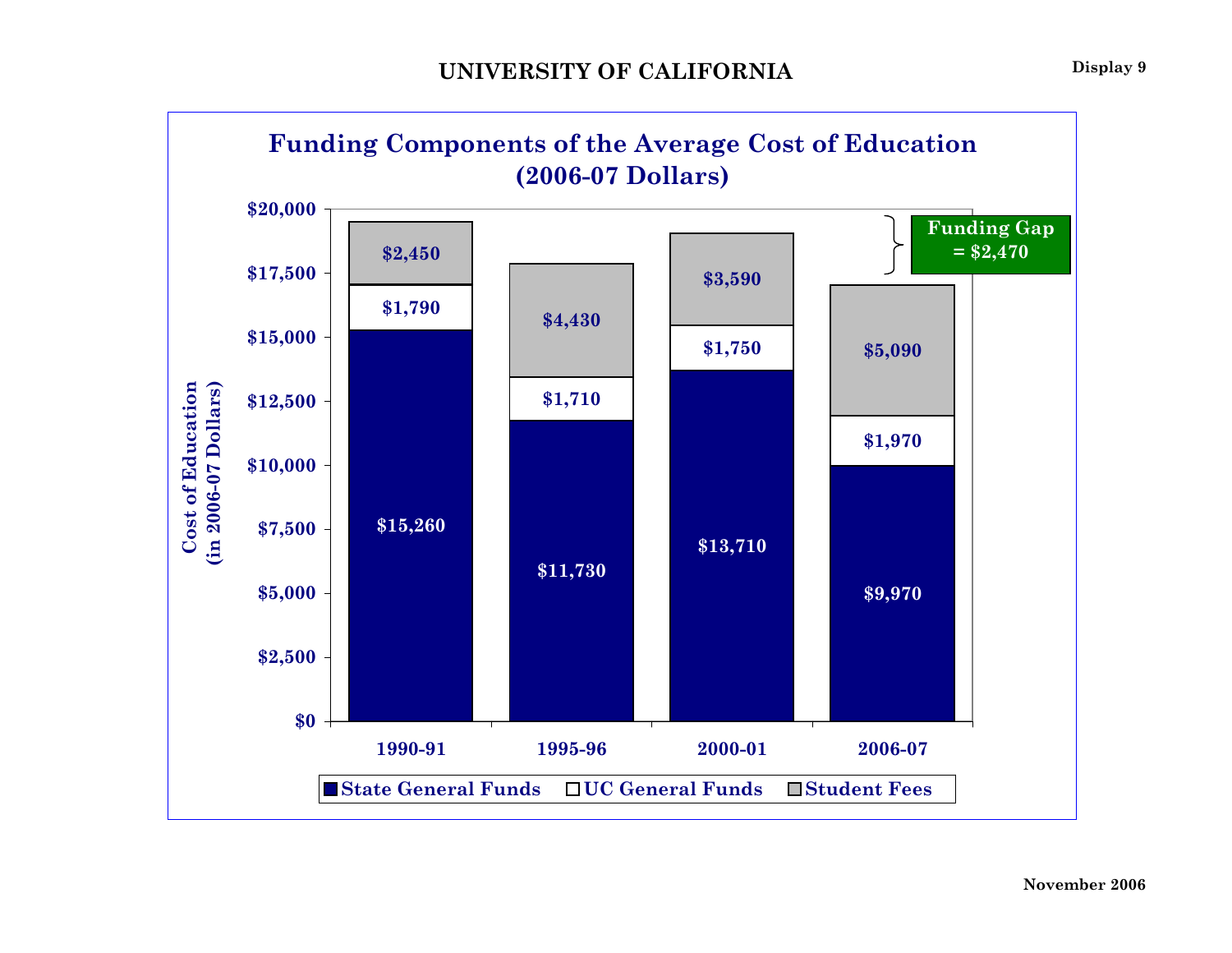| Priorities for Restoring Cuts Critical to UC Academic Quality                       | <b>Funding</b><br><b>Needed to</b><br><b>Close</b><br><b>Shortfall</b> |
|-------------------------------------------------------------------------------------|------------------------------------------------------------------------|
| <b>Support to Close \$2,470 Gap in Education Funding</b>                            | (\$ in millions)                                                       |
| <b>Per Student</b>                                                                  |                                                                        |
| Restoring competitive salaries (General Fund and                                    |                                                                        |
| student fee-funded portion)                                                         | \$290                                                                  |
| Restoring unfunded price increases for non-salary                                   |                                                                        |
| budgets                                                                             | 40                                                                     |
| Restoring the student-faculty ratio                                                 | 50                                                                     |
| Restoring funding for core academic support                                         |                                                                        |
| (instructional technology, instructional equipment)                                 |                                                                        |
| replacement, building maintenance, and library                                      |                                                                        |
| resources)                                                                          | 100                                                                    |
| Restoring student service reductions                                                | $20\,$                                                                 |
| <b>Total Support Needed to Close Gap in Education Funding</b><br><b>Per Student</b> | \$500                                                                  |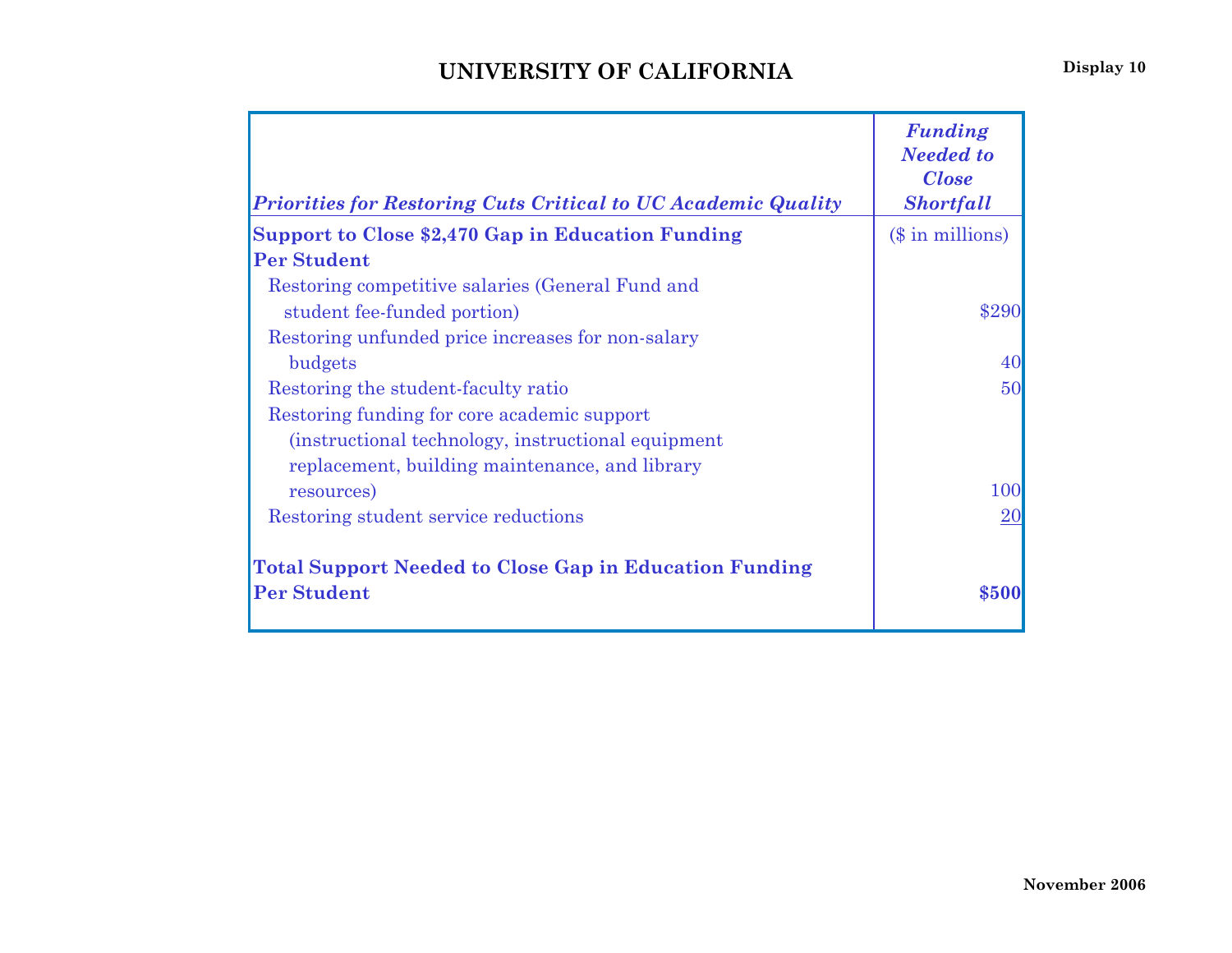### Additional Resourcesunder the New Compact

#### **State Funds**

Enrollment growth of 2.5% (over 5,000 students) per year 2005-06 and 2006-07: 3% increase 2007-08 through 2009-10: 4% increase 2008-09 and 2009-10: additional 1% for instructional support (libraries, IT, equipment, and maintenance) Capital Outlay: \$345 million per year

### **UC General Funds**

3% to 4% increases to cover inflation

#### **Student Fee Increases**

California per capita personal income or more, up to 10%, if fiscal circumstances indicate a higher increase is needed to maintain access and quality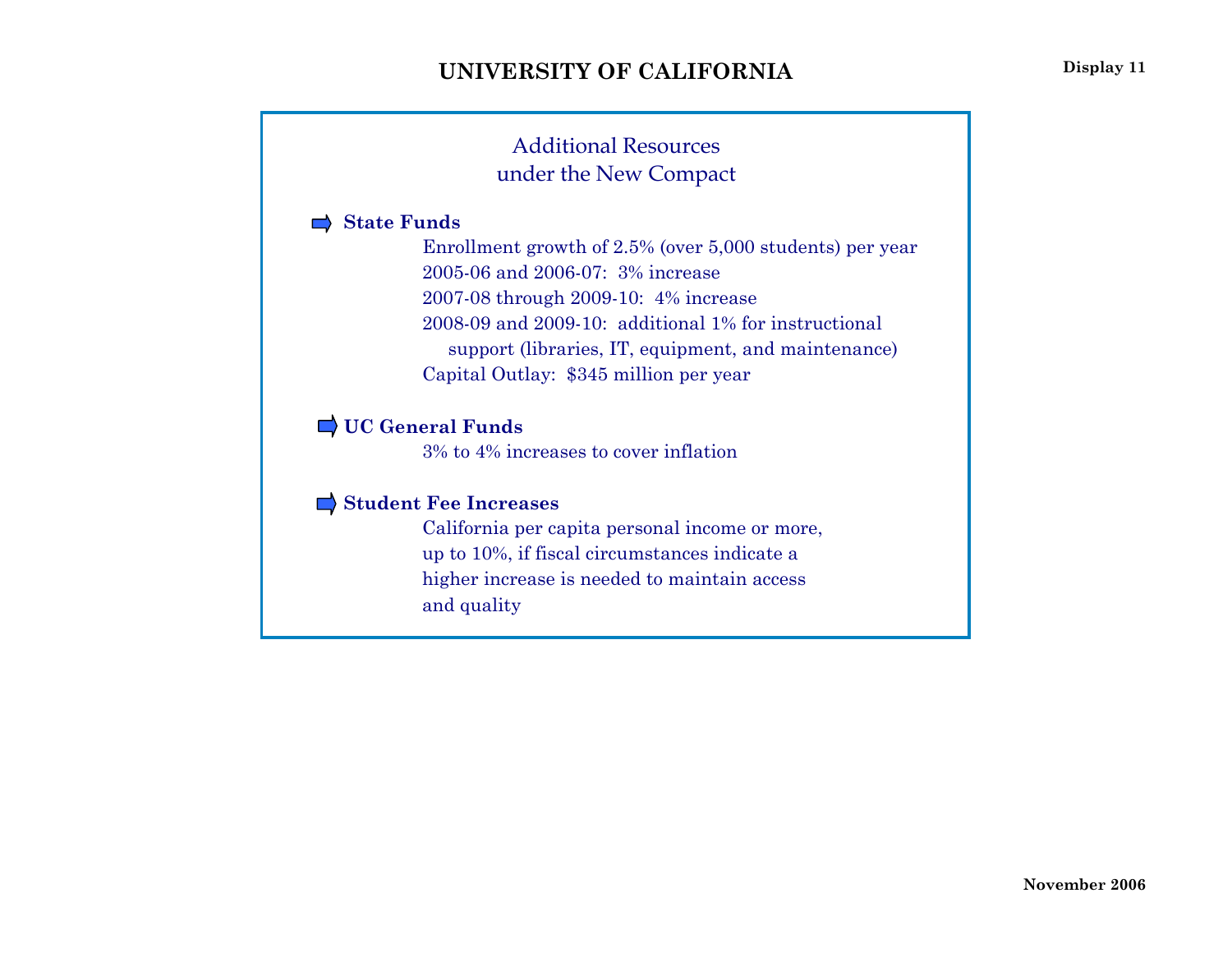# **Board of Regents Priorities**

| <b>Priorities</b>                                                                                    | <b>2007-08 Budget</b>                                                                                                                                                                                                                                                                                                                                         | <b>Long-Term Goals</b>                                                                                                 |
|------------------------------------------------------------------------------------------------------|---------------------------------------------------------------------------------------------------------------------------------------------------------------------------------------------------------------------------------------------------------------------------------------------------------------------------------------------------------------|------------------------------------------------------------------------------------------------------------------------|
| <b>Student/Faculty Ratio</b>                                                                         | Marginal cost funding $+ $10$ million for partial<br>restoration                                                                                                                                                                                                                                                                                              | 17.6:1                                                                                                                 |
| <b>Faculty and Staff Salaries</b><br>& Benefits                                                      | 5% for salary increases, benefits, and equity/parity                                                                                                                                                                                                                                                                                                          | Competitive salaries & total<br>remuneration                                                                           |
| <b>Graduate Students</b><br>(Numbers and Quality)                                                    | New initiatives to further increase graduate<br>student support                                                                                                                                                                                                                                                                                               | Restoration of research dollars.<br>Make competitive offers.                                                           |
| <b>Instructional Support</b><br>(libraries, instructional<br>tech., equip., building<br>maintenance) | New marginal cost funding; fund maintenance of<br>core I&R facilities                                                                                                                                                                                                                                                                                         | Restoration and catch-up<br>funding for instructional<br>support                                                       |
| Enrollment                                                                                           | Funding for 2.5% annual enrollment growth (over<br>5,000 additional students), including 1,000<br>graduate students and planned increases in<br>medicine and nursing.                                                                                                                                                                                         | Admit all qualified UG<br>students per Master Plan and<br>increase proportion of graduate<br>and professional students |
| <b>Student Fees &amp; Financial</b><br>Aid                                                           | Fee issues to be discussed in January 2008. If fee<br>increase is implemented, Cal Grants, average 33%<br>return-to-aid (33% UG, 45% grad acad --UG<br>portion includes grants for middle-income needy<br>students), exemption from nonresident tuition for<br>students advanced to candidacy, 33% return-to-aid<br>for graduate professional school students | Stable State funding,<br>predictable fee increases,<br>maintain access.                                                |
| <b>Student Academic</b><br>Preparation (Outreach)                                                    | Obtain permanent funds in budget act                                                                                                                                                                                                                                                                                                                          | Continue funding for most<br>effective programs                                                                        |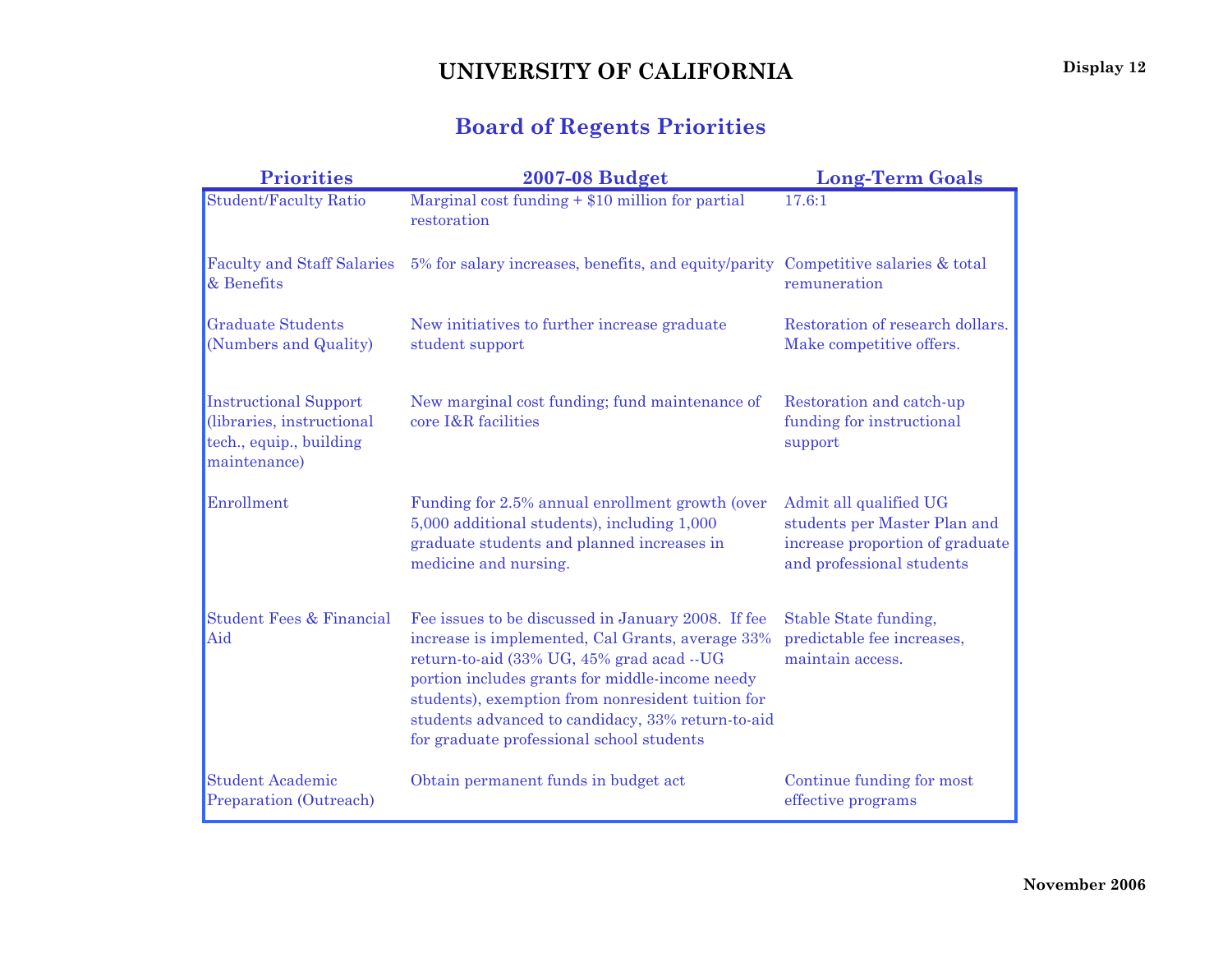| 2007-08 Budget Request<br>(\$ in millions)                                                                             |               |
|------------------------------------------------------------------------------------------------------------------------|---------------|
|                                                                                                                        |               |
| <b>2006-07 Operating Budget</b><br>Estimated State General Funds (excluding one-time funds and lease revenue payments) | \$<br>2,900.0 |
| Estimated State and UC General Funds plus student fee income (excluding one-time                                       |               |
| funds and lease revenue payments)                                                                                      | \$<br>4,900.0 |
| <b>PROPOSED INCREASES IN EXPENDITURES</b>                                                                              |               |
| (Based on the Compact)                                                                                                 |               |
| <b>Fixed Costs</b>                                                                                                     |               |
| Compensation and benefit increases for faculty and staff for merit, COLA, employee                                     |               |
| benefits, and equity increases (equivalent to 5% of total salaries and benefits)                                       | \$<br>157.0   |
| Price increase for nonsalary budgets (2.25%)                                                                           | 23.5          |
| Professional school cost increases                                                                                     | 6.5           |
| <b>Employer retirement contributions</b>                                                                               | 60.0          |
| <b>Workload and Program Growth</b>                                                                                     |               |
| Enrollment growth of 5,340 FTE students (includes \$9.2 million related to maintenance                                 |               |
| of new space factor in marginal cost formula)                                                                          |               |
| <b>State funds</b>                                                                                                     | 56.9          |
| Student fee funds (includes \$11.5 million related to financial aid for new                                            |               |
| enrollment)                                                                                                            | 34.8          |
| Graduate student support                                                                                               |               |
| Redirection of \$10 million in savings from Strategic Sourcing and other sources                                       |               |
| <b>Additional new support</b>                                                                                          | 10.0          |
| Restoration of unallocated cuts related to Governor's previously proposed increase to the                              |               |
| student-faculty ratio                                                                                                  | 10.0          |
| <b>Research Initiative</b>                                                                                             | 15.0          |
| <b>Total Increase Under the Compact</b>                                                                                | \$<br>373.7   |
| % increase in State and UC General Funds, and Student Fee Income                                                       | 7.6%          |
| <b>PROPOSED INCREASES IN INCOME</b>                                                                                    |               |
|                                                                                                                        |               |
| State General Funds (4% increase to the base, excludes debt service for capital outlay)                                | \$<br>116.0   |
| State General Funds for enrollment growth (revised marginal cost rate)                                                 | 56.9          |
| State General Funds for employer retirement contributions                                                              | 60.0          |
| State-funded research initiative                                                                                       | 15.0          |
| State funds/possible student fee increase                                                                              | 71.0          |
| Increase in fee income related to increase in enrollment                                                               | 34.8          |
| UC General Funds income (including 5.0% increase in undergraduate nonresident tuition)                                 | 20.0          |
| <b>Total Increase in State and UC General Funds, and Student Fee Income</b>                                            | \$<br>373.7   |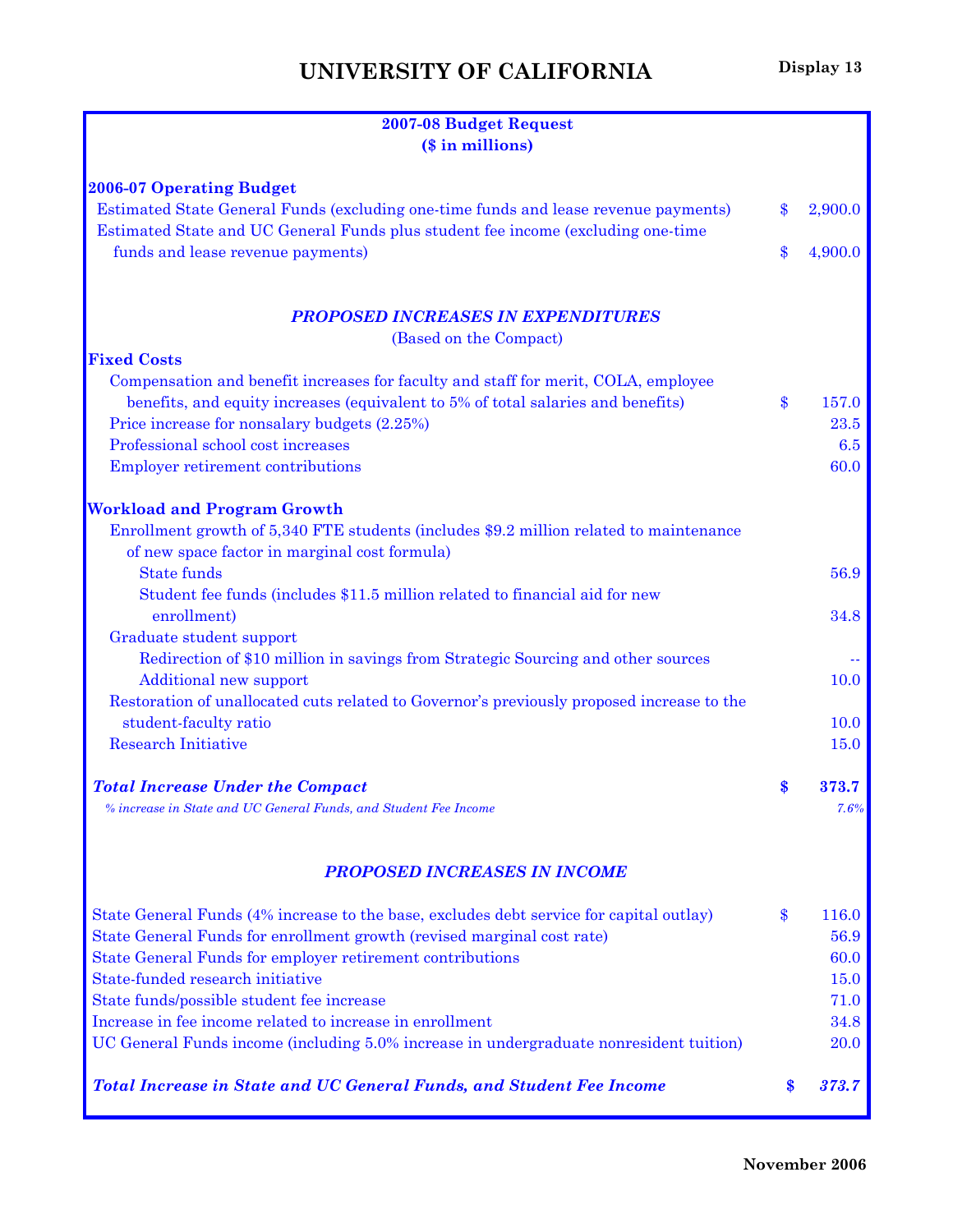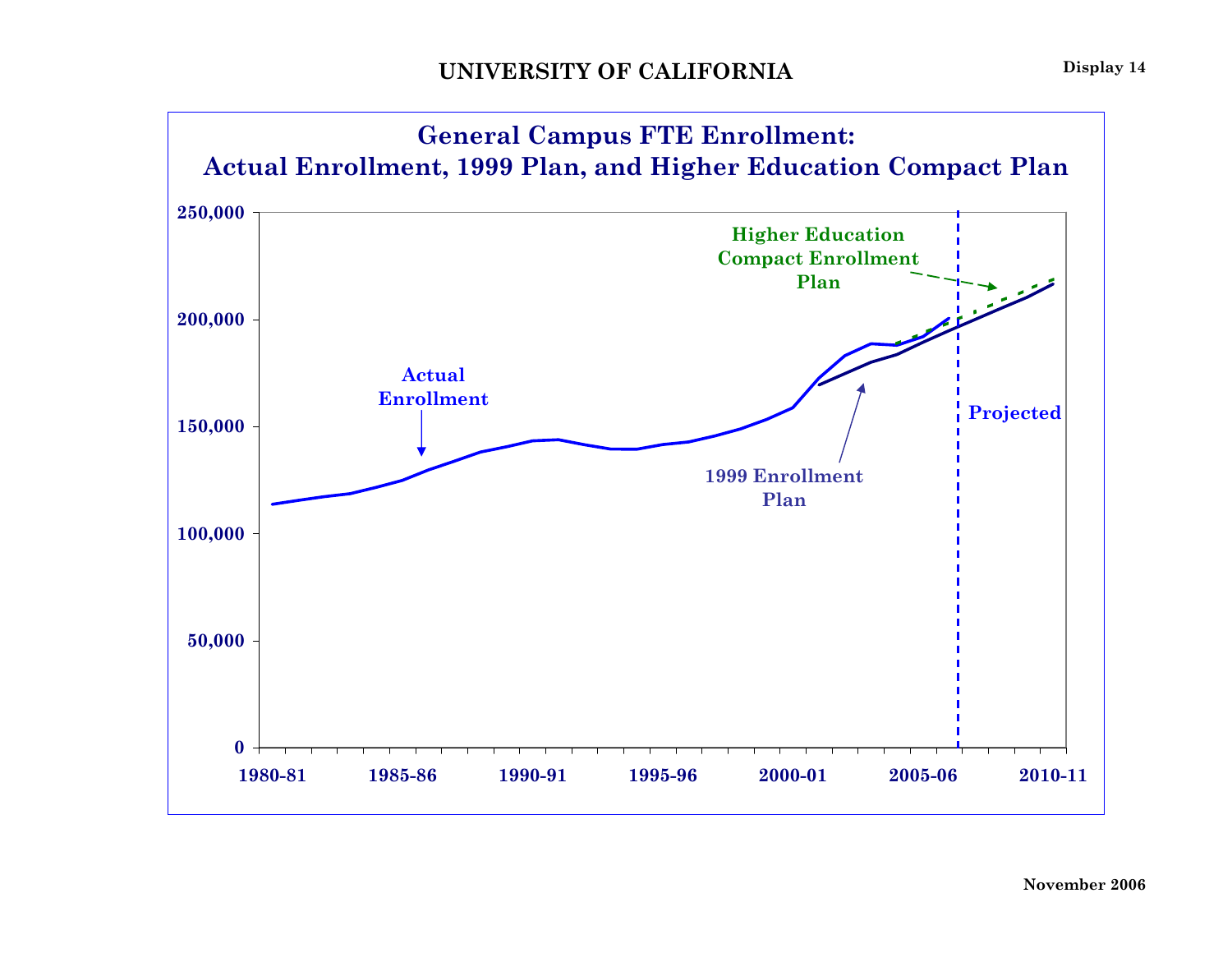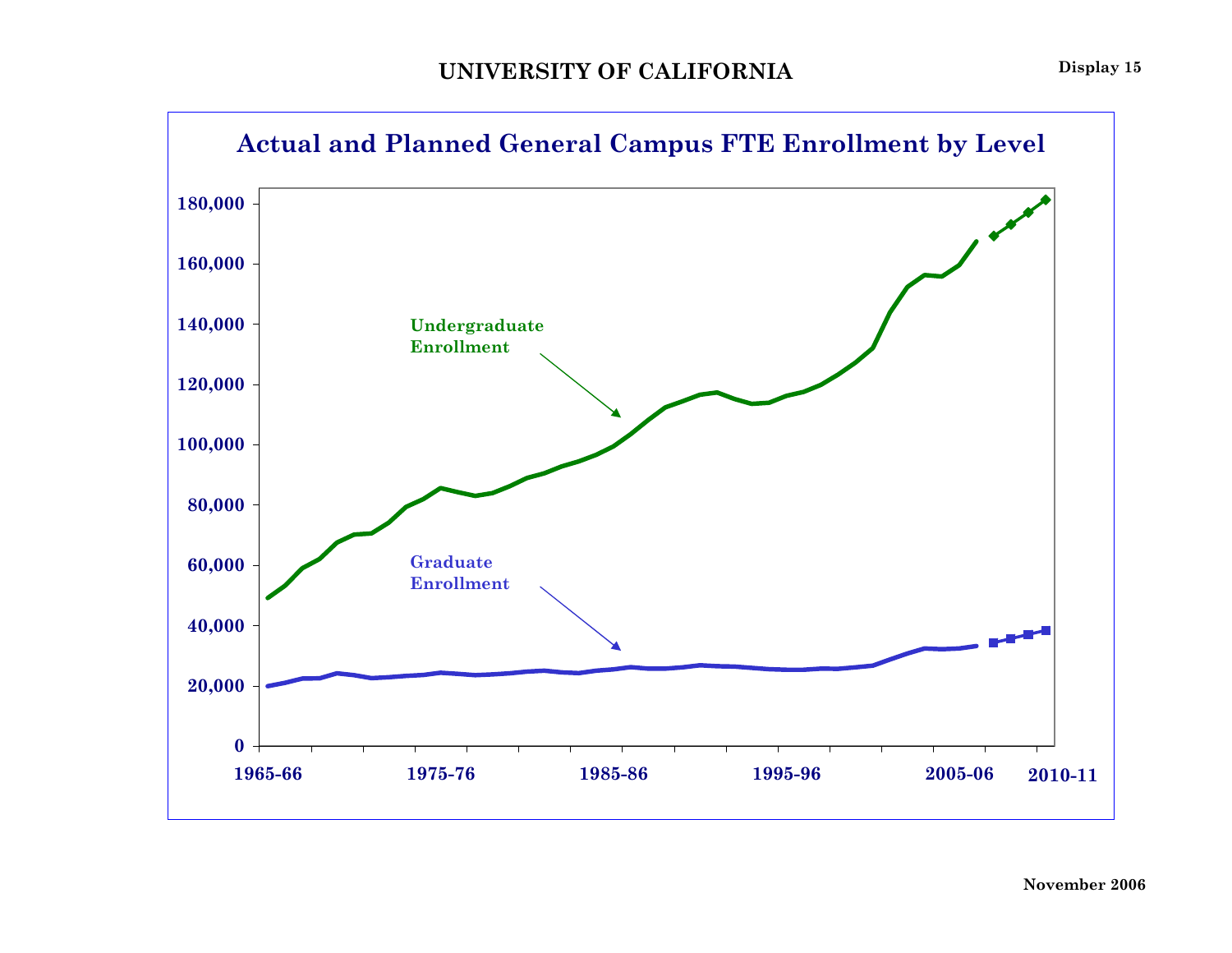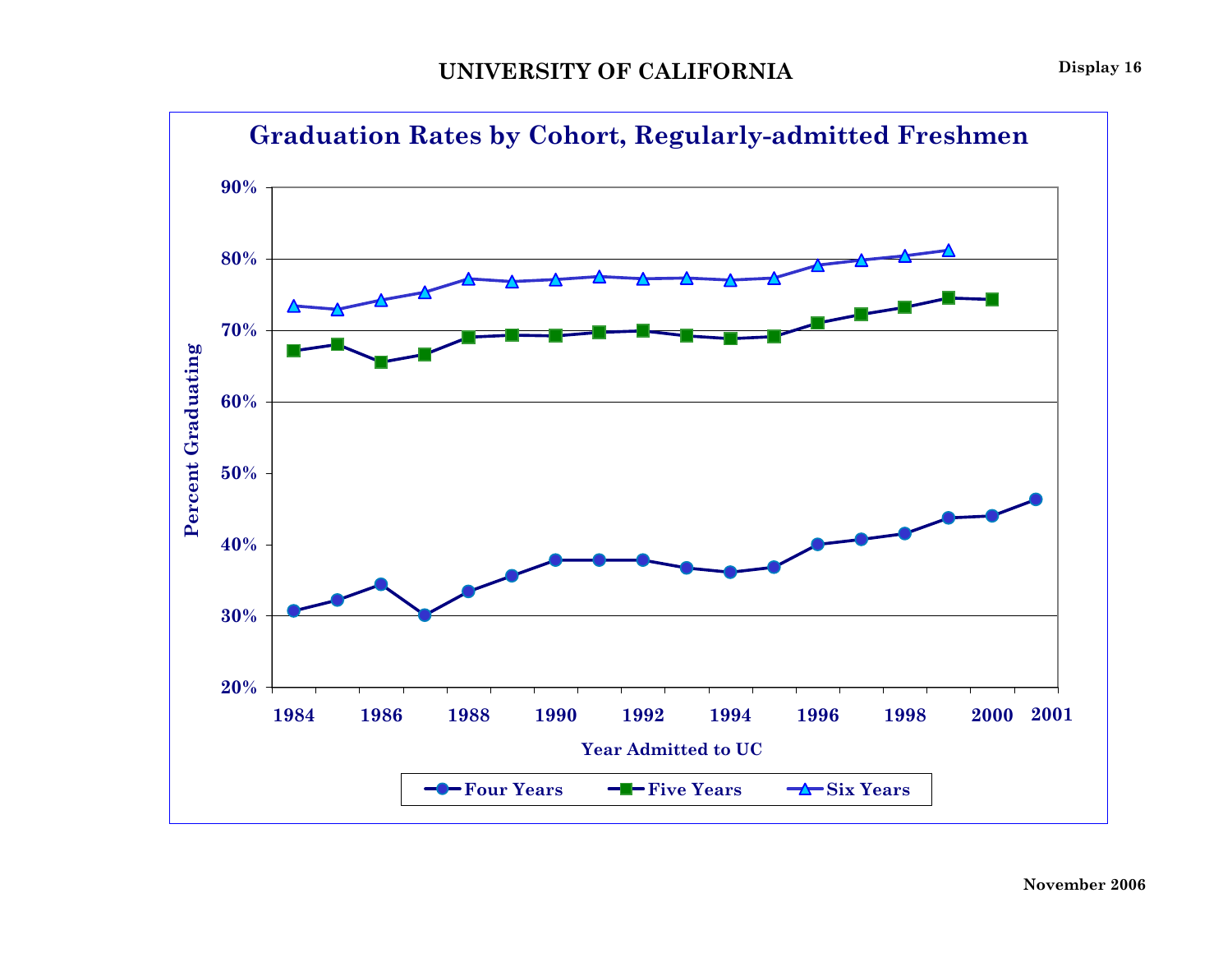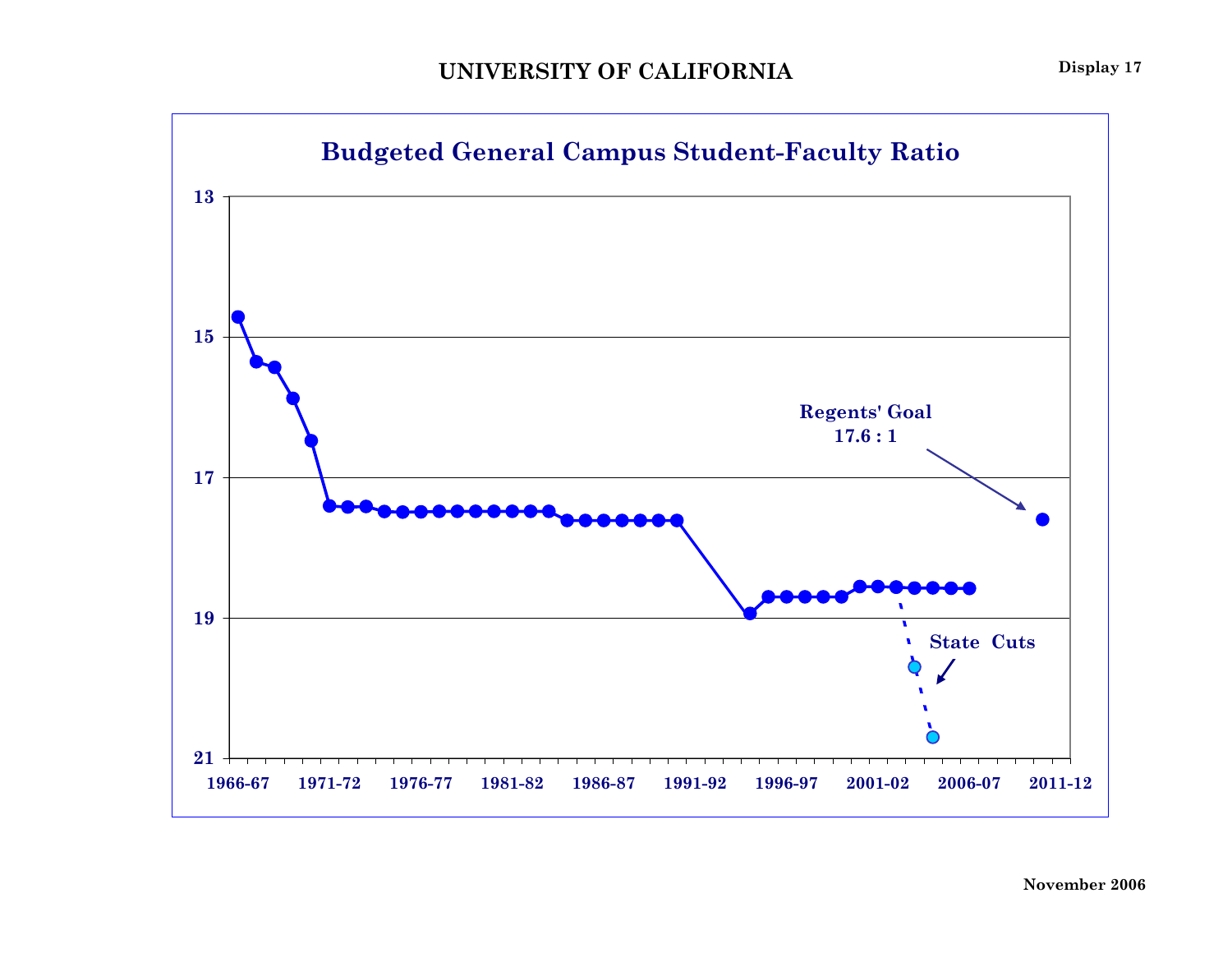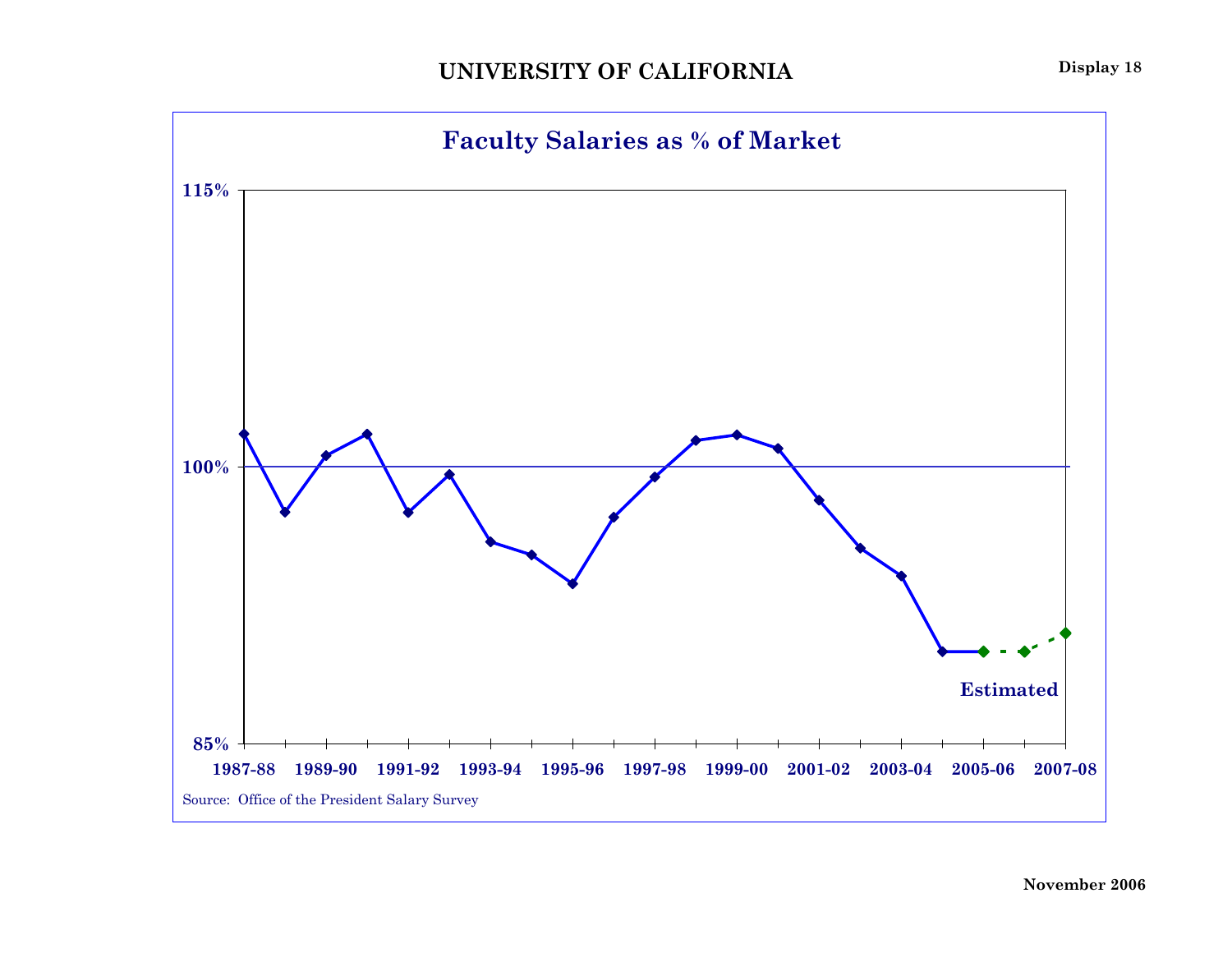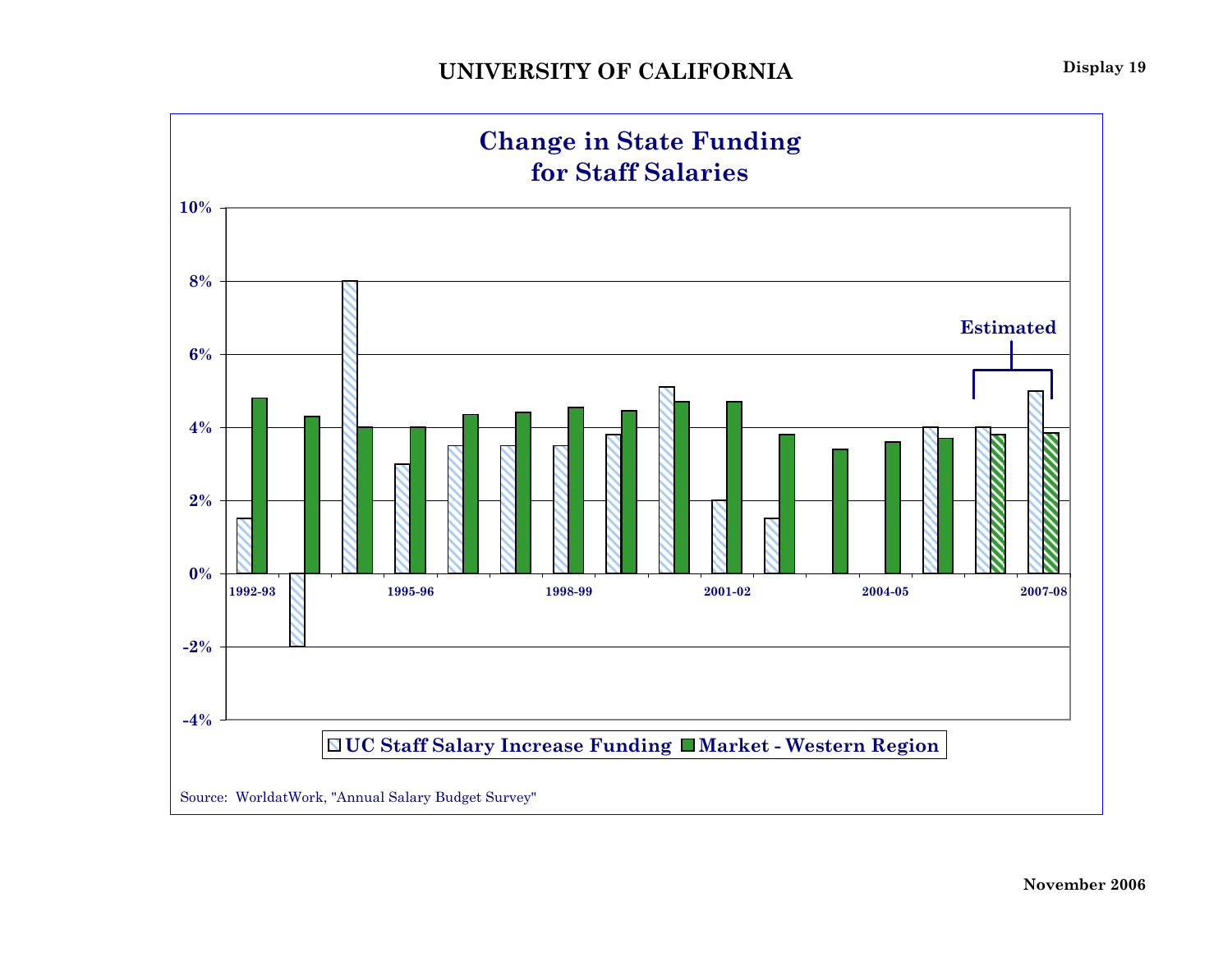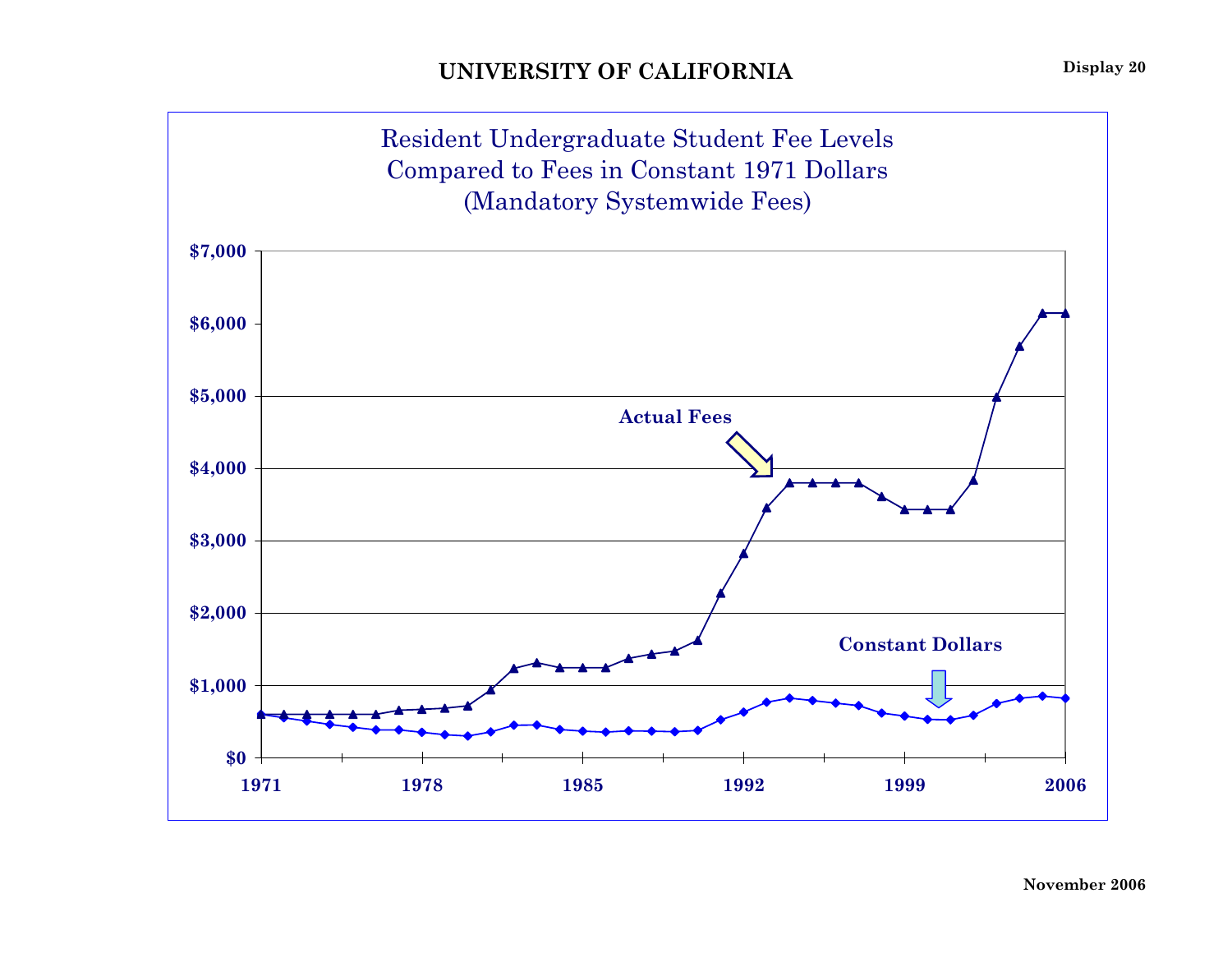| University of California and Public Salary Comparison Institutions<br><b>Total Student Fees *</b> |
|---------------------------------------------------------------------------------------------------|
|                                                                                                   |

Undergraduate | Graduate

### **Public Salary Comparison Institutions 2006-07 Fees**

| <b>Institutions 2006-07 Fees</b>                       |                | Resident       |                | Nonresident      |               | Resident        |            | Nonresident      |  |
|--------------------------------------------------------|----------------|----------------|----------------|------------------|---------------|-----------------|------------|------------------|--|
| University of Illinois                                 | $\$\$          | 9,522          | $\$\$          | 23,608           | \$            | 10,152          | $\$\$      | 22,992           |  |
| University at Buffalo (SUNY)<br>University of Virginia | $\$\$<br>$\$\$ | 6,129<br>8,043 | $\$\$<br>$\$\$ | 12,389<br>26,143 | $\$\$<br>\$   | 9,448<br>10,560 | \$.<br>\$. | 13,468<br>20,560 |  |
| University of Michigan                                 | $\$\$          | 9,723          | $\$\$          | 29,131           | S             | 14,991          | \$.        | 30,137           |  |
| 2006-07 Average Fees of Comparison                     |                |                |                |                  |               |                 |            |                  |  |
| Institutions                                           | $\mathbf{\$}$  | 8,354          | $\$\$          | 22,818           |               | 11,288          |            | 21,789           |  |
| 2006-07 Average UC Fees                                | $\mathcal{S}$  | 6,852          | $\cdot s$      | 25,536           | $\mathcal{S}$ | 8,938           |            | 23,899           |  |
|                                                        |                |                |                |                  |               |                 |            |                  |  |

\* Includes mandatory systemwide fees and campus-based fees, and nonresident tuition for nonresident students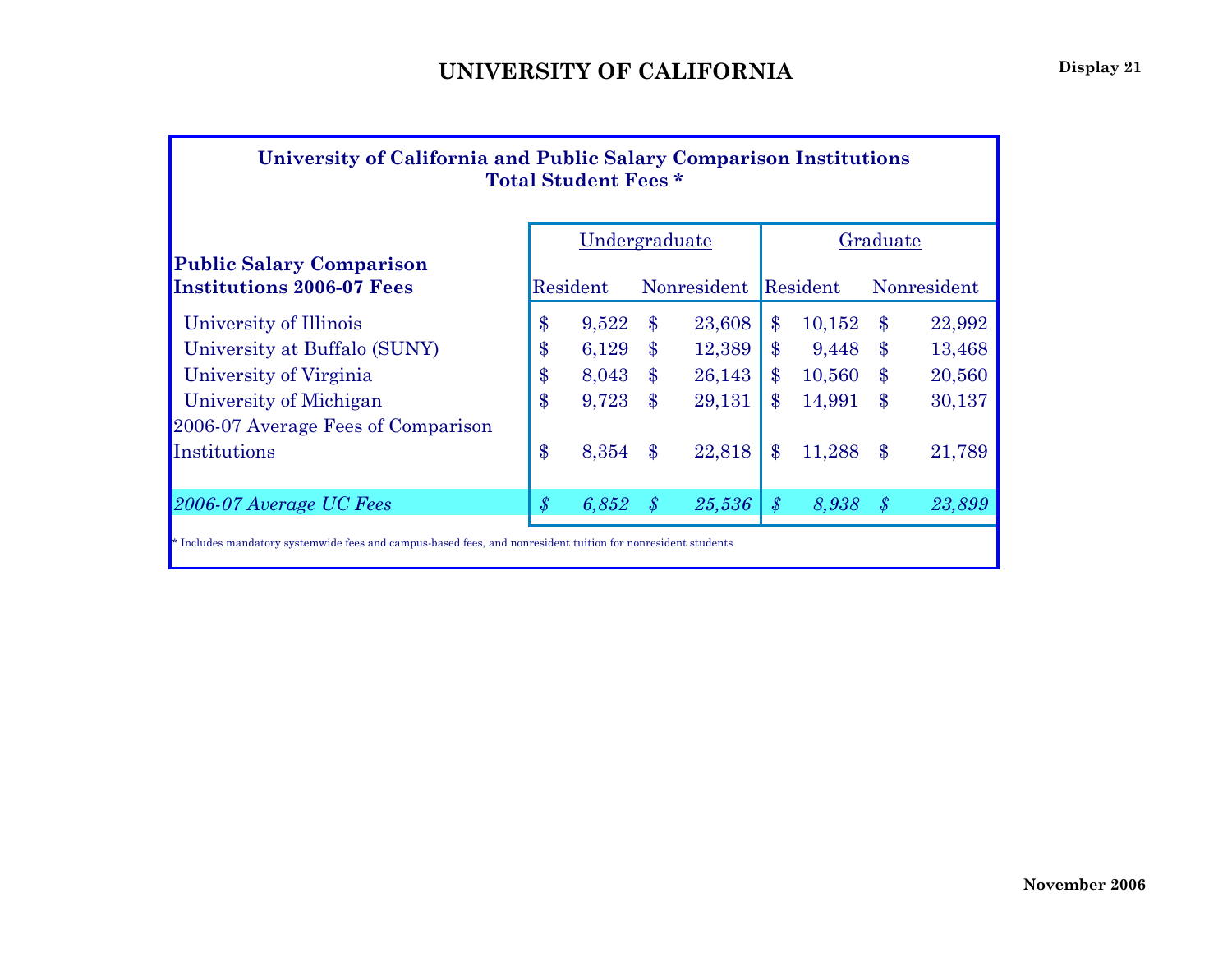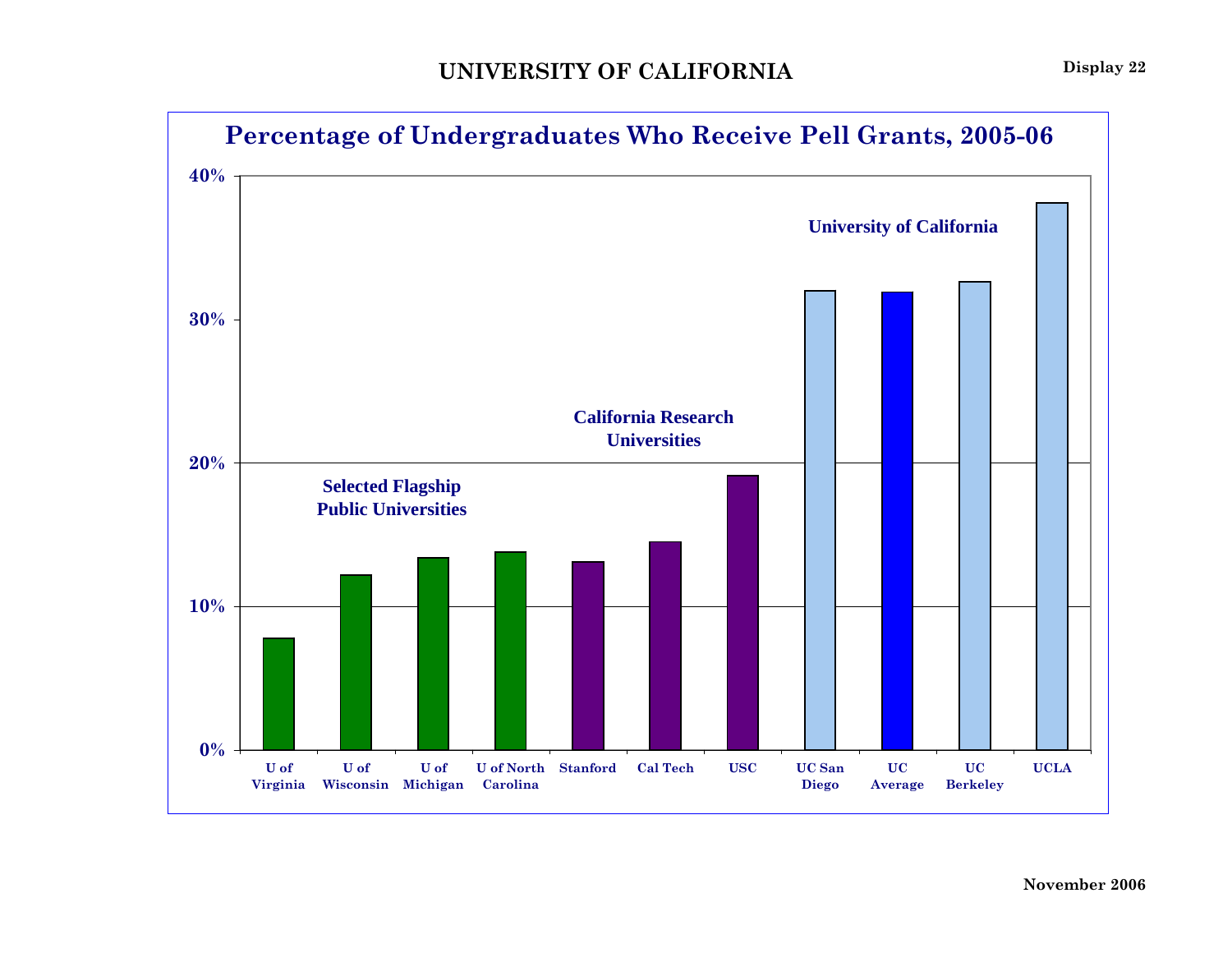| <b>Scholarships, Grants, and Fellowships</b><br>by Fund Source, 2002-03 to 2006-07<br>(\$ in millions)                      |       |       |                    |       |               |           |                    |           |       |           |  |  |  |  |
|-----------------------------------------------------------------------------------------------------------------------------|-------|-------|--------------------|-------|---------------|-----------|--------------------|-----------|-------|-----------|--|--|--|--|
| 2006-07<br>2002-03<br>2003-04<br>2005-06<br>2004-05                                                                         |       |       |                    |       |               |           |                    |           |       |           |  |  |  |  |
| <b>UC Funds</b>                                                                                                             |       |       |                    |       |               |           |                    |           |       |           |  |  |  |  |
| <b>Student Fees and State</b>                                                                                               |       |       |                    |       |               |           |                    |           |       |           |  |  |  |  |
| <b>General Funds</b>                                                                                                        | $\$\$ | 262.7 | $\$\$              | 330.8 | $\mathbf{\$}$ | 357.8     | $\boldsymbol{\$\}$ | 421.8     | $\$\$ | 443.0     |  |  |  |  |
| <b>Other University Funds</b>                                                                                               |       | 125.4 |                    | 159.1 |               | 164.3     |                    | 168.1     |       | 172.0     |  |  |  |  |
| Subtotal                                                                                                                    | \$    | 388.1 | $\$\$              | 489.9 | $\$\$         | 522.0     | $\$\$              | 589.9     | $\$\$ | 615.0     |  |  |  |  |
| <b>Other Funds</b>                                                                                                          |       |       |                    |       |               |           |                    |           |       |           |  |  |  |  |
| <b>Student Aid Commission</b>                                                                                               | $\$\$ | 148.7 | $\mathbf{\$}$      | 219.3 | $\$\$         | 259.6     | $\mathbf{\$}$      | 280.7     | $\$\$ | 287.7     |  |  |  |  |
| Federal                                                                                                                     |       | 203.2 |                    | 214.5 |               | 223.4     |                    | 214.8     |       | 231.9     |  |  |  |  |
| <b>Private Agency Funds</b>                                                                                                 |       | 49.6  |                    | 52.4  |               | 51.0      |                    | 49.7      |       | 50.9      |  |  |  |  |
| <b>Total</b>                                                                                                                | \$    | 789.7 | $\boldsymbol{\$\}$ | 976.0 |               | \$1,056.0 |                    | \$1,135.1 |       | \$1,185.4 |  |  |  |  |
| Note: Numbers for 2005-06 and 2006-07 are estimates. Student Fees and State General Funds are based on<br>budgeted amounts. |       |       |                    |       |               |           |                    |           |       |           |  |  |  |  |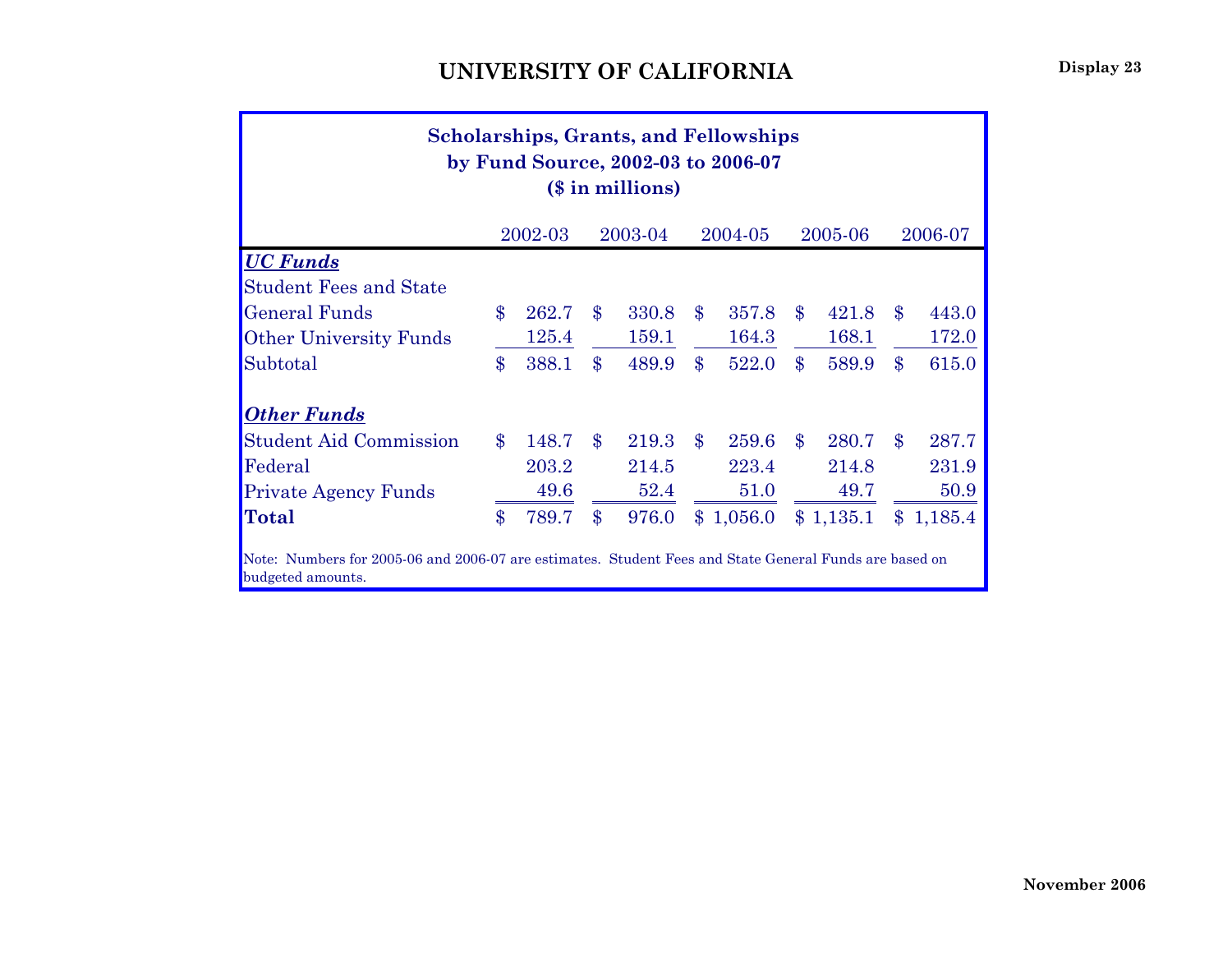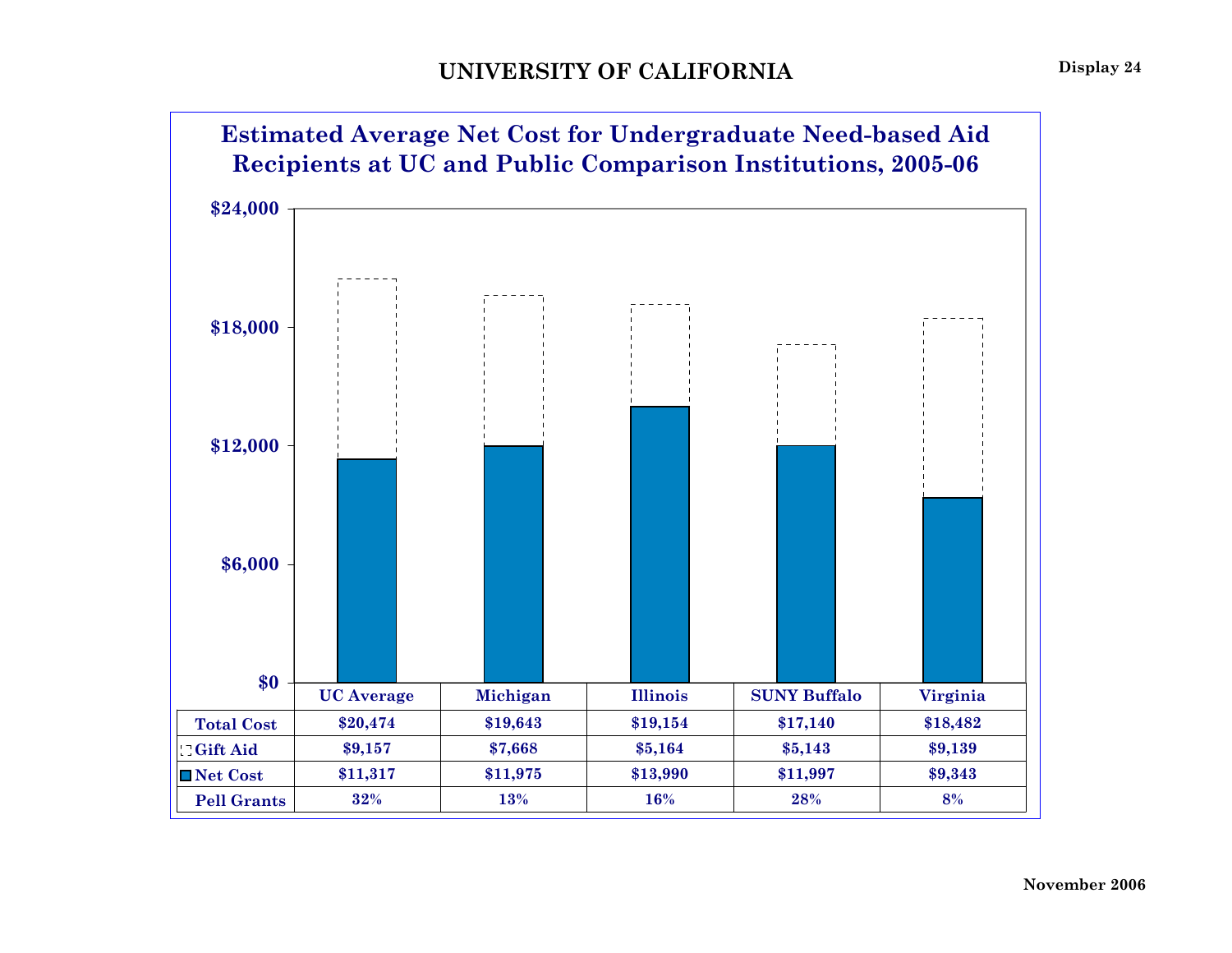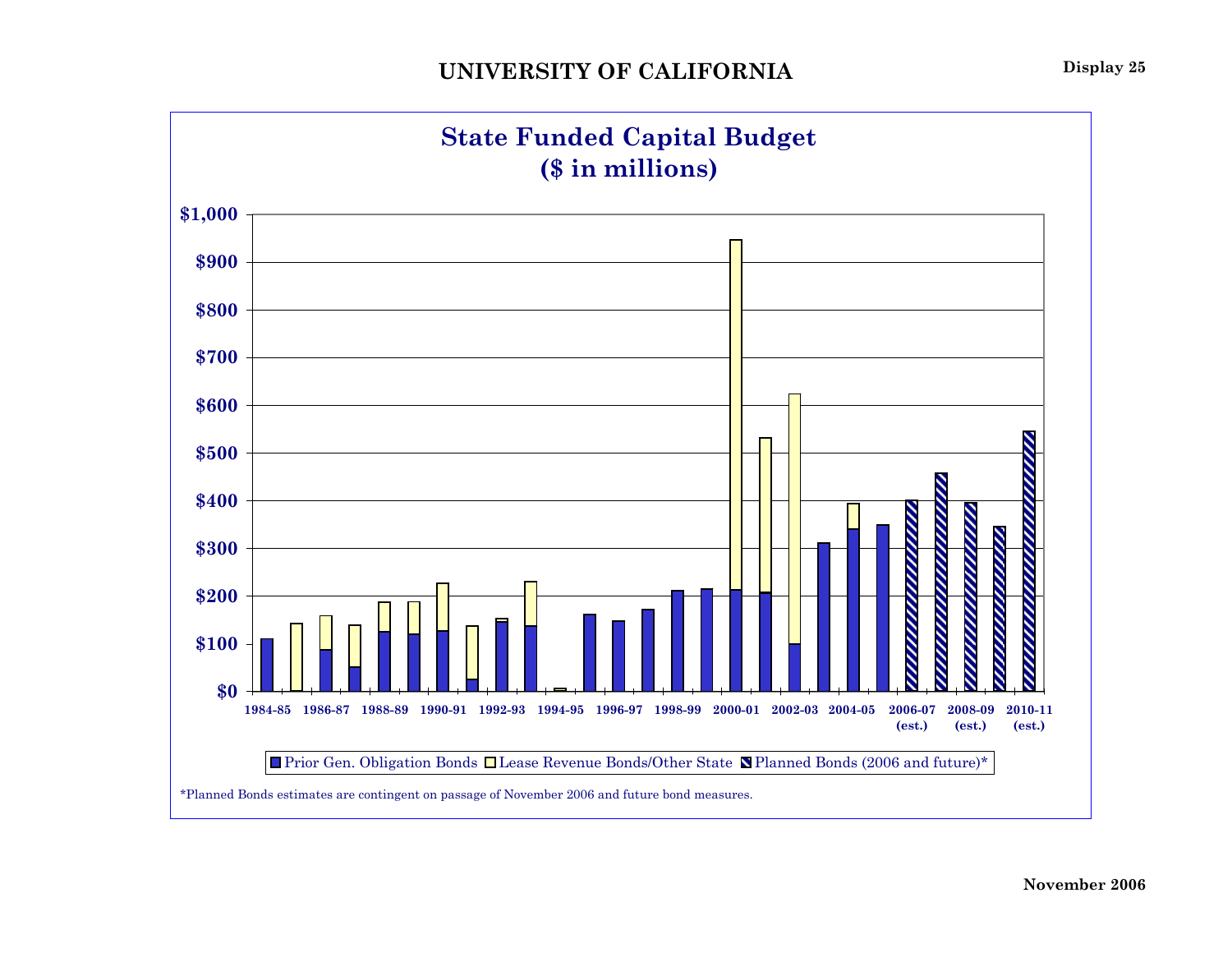

**Display 26**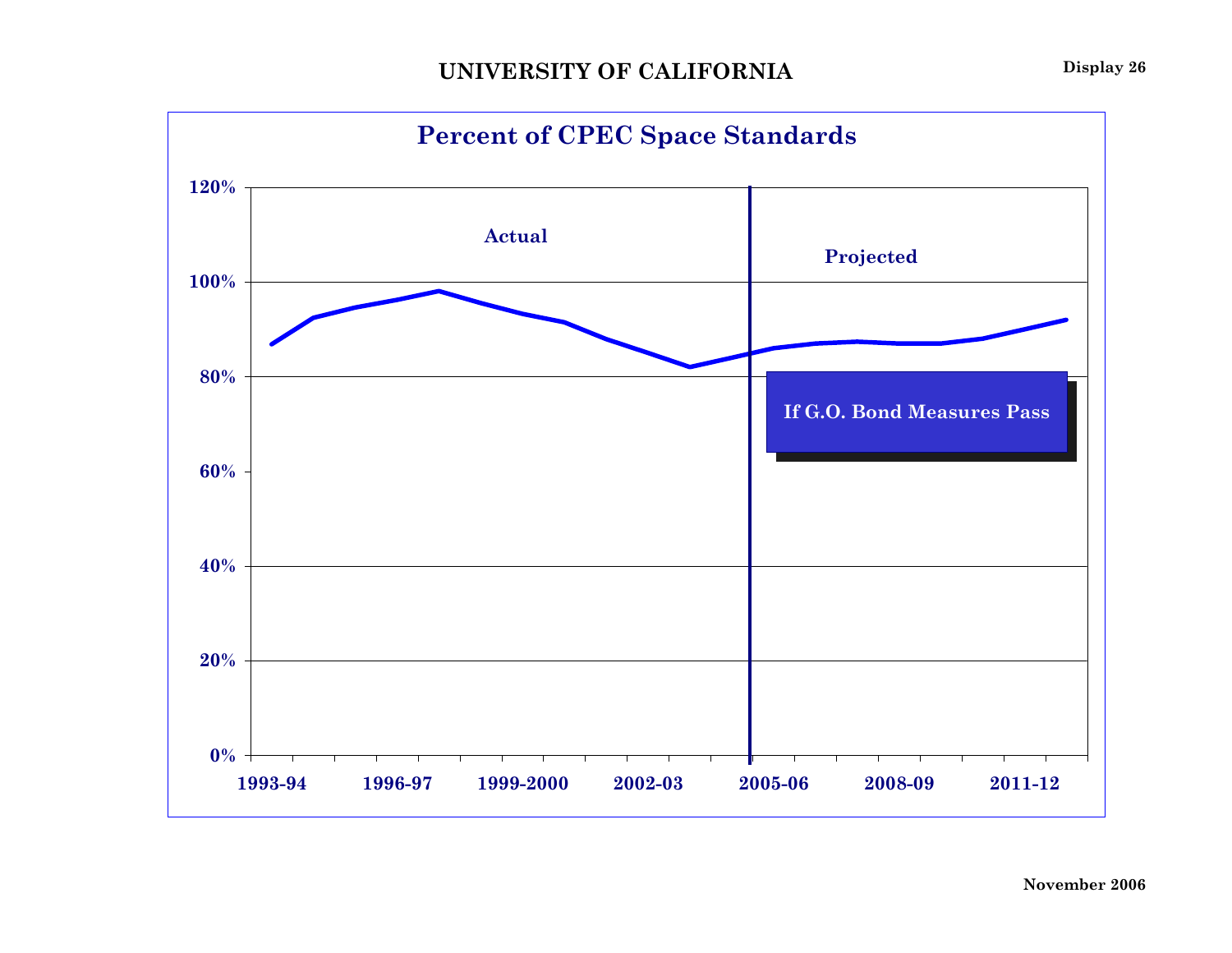### **UNIVERSITY OF CALIFORNIA** Display 27

#### **2007-08 BUDGET FOR STATE CAPITAL IMPROVEMENTS**

|             |                                                                                             |                           |                            |                              |                                               |                              |                                        | <b>CCCI 4890</b><br>EPI 2744 |
|-------------|---------------------------------------------------------------------------------------------|---------------------------|----------------------------|------------------------------|-----------------------------------------------|------------------------------|----------------------------------------|------------------------------|
|             |                                                                                             |                           |                            |                              |                                               |                              | <b>Future</b>                          | <b>Total</b>                 |
|             |                                                                                             |                           |                            |                              |                                               |                              | <b>Funding</b>                         | Project                      |
| Campus      | Project                                                                                     |                           | Prefunded<br>$(\$000)$     |                              | <b>2007-08 Budget</b><br>$(\$000)$            |                              | <b>Requirements</b><br>$(\$000)$       | Cost<br>$(\$000)$            |
| <b>Berk</b> | <b>Durant Hall Renovation</b>                                                               |                           |                            | <b>PWC</b>                   | $9,970$ *                                     |                              | ----                                   | 9,970                        |
| <b>Berk</b> | Campbell Hall Seismic<br><b>Replacement Building</b>                                        |                           |                            | PW                           | 6,400                                         | CE                           | 57,294                                 | 63,694                       |
| Dav         | Veterinary Medicine 3B                                                                      | $\mathbf P$               | 3,100                      | W                            | 4,751                                         | $\mathbf C$<br>CE            | 61,125<br>$[25, 738]$ G                | 68,976<br>[25, 738]          |
| Day         | <b>Electrical Improvements</b><br>Phase 4                                                   |                           |                            | <b>PWC</b>                   | 4,335                                         |                              | ----                                   | 4,335                        |
| Dav         | Seismic Corrections<br>Thurman Laboratory                                                   |                           |                            | <b>PWC</b>                   | 625 GF                                        |                              | ----                                   | 625                          |
| Irv         | <b>Engineering Unit 3</b>                                                                   | <b>PWC</b><br>$\mathbf C$ | $50,787$ *<br>$[8,591]$ LB | E<br>E                       | 3,292<br>[3,292]<br>$\boldsymbol{\mathrm{X}}$ |                              | ----                                   | 54,079<br>[11,883]           |
| Irv         | <b>Humanities Building</b>                                                                  | PW<br><b>PWC</b>          | $1,749$ *<br>$[10,000]$ LB | $\mathbf C$                  | $23,977$ *                                    | E                            | 2,064                                  | 27,790<br>[10,000]           |
| Irv         | <b>Arts Building</b>                                                                        |                           |                            | <b>PWC</b>                   | 39,855 *                                      | E                            | 2,500                                  | 42,355                       |
| Irv         | Steinhaus Hall Seismic<br>Improvements                                                      |                           |                            | <b>PWC</b>                   | $9,681$ *                                     |                              | ----                                   | 9,681                        |
| Mer         | Social Sciences and<br><b>Management Building</b>                                           | PW                        | 2,667                      | $\mathbf C$                  | 37,255                                        | Е                            | 3,900                                  | 43,822                       |
| Riv         | College of Humanities<br>and Social Sciences<br><b>Instruction and Research</b><br>Facility | <b>PWC</b><br>C           | $31,227$ *<br>$[5,299]$ X  | E                            | 940                                           |                              | ----                                   | 32,167<br>[5, 299]           |
| Riv         | <b>Psychology Building</b>                                                                  | <b>PWC</b><br>$\mathbf C$ | 32,433<br>$[1,500]$ X      | E                            | 1,612                                         |                              | ----                                   | 34,045<br>[1,500]            |
| Riv         | Environmental Health and<br><b>Safety Expansion</b>                                         | PW                        | 1,000                      | $\mathbf C$                  | 11,980                                        | $\mathbf E$                  | 362                                    | 13,342                       |
| Riv         | Boyce Hall and Webber Hall<br>Renovations                                                   | $\, {\bf P}$              | 900                        | <b>WC</b>                    | 31,776                                        |                              | ----                                   | 32,676                       |
| Riv         | East Campus Infrastructure<br><b>Improvements Phase 2</b>                                   |                           |                            | <b>PWC</b><br>$\mathbf C$    | $8,893$ *<br>$[2,809]$ X                      |                              | ----                                   | 8,893<br>[2,809]             |
| Riv         | <b>Batchelor Hall Building</b><br><b>Systems Renewal</b>                                    |                           |                            | $\, {\bf P}$                 | 402                                           | <b>WC</b>                    | 11,110                                 | 11,512                       |
| SD          | <b>Music Building</b>                                                                       | <b>PWC</b>                | 39,927                     | $\mathbf E$                  | 2,204                                         |                              | ----                                   | 42,131                       |
| SD          | <b>Management School</b><br><b>Facility Phase 2</b>                                         |                           |                            | $\, {\bf P}$<br>$\, {\bf P}$ | 1,000<br>$[1,000]$ G                          | <b>WC</b><br><b>WCE</b><br>Е | 24,620<br>$[17, 150]$ G<br>$[1,000]$ X | 25,620<br>[19, 150]          |